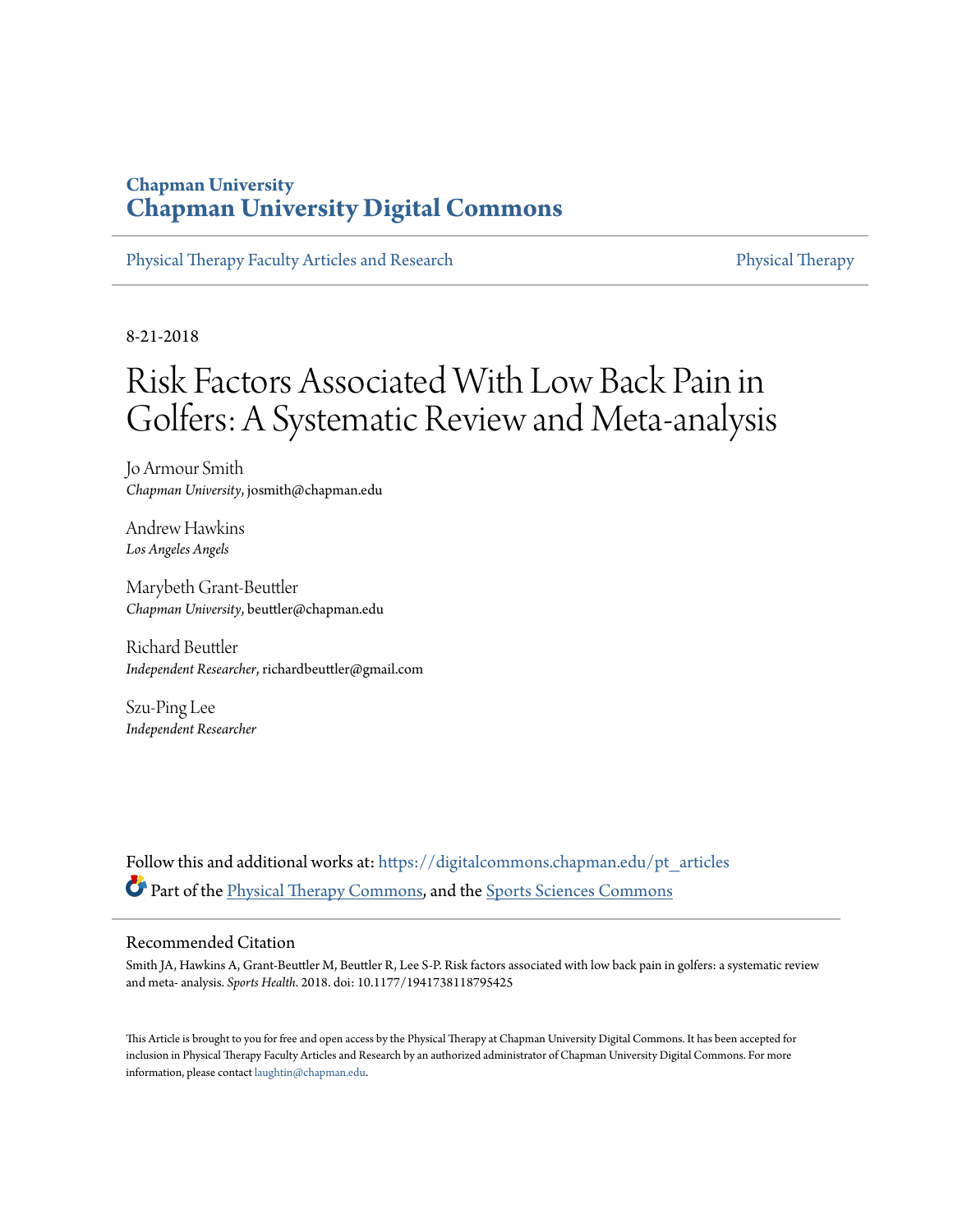## Risk Factors Associated With Low Back Pain in Golfers: A Systematic Review and Meta-analysis

#### **Comments**

This is a pre-copy-editing, author-produced PDF of an article accepted for publication in *Sports Health* in 2018 following peer review. The definitive publisher-authenticated version is available online at [DOI:10.1177/1941738118795425](https://doi.org/10.1177/1941738118795425).

**Copyright** The authors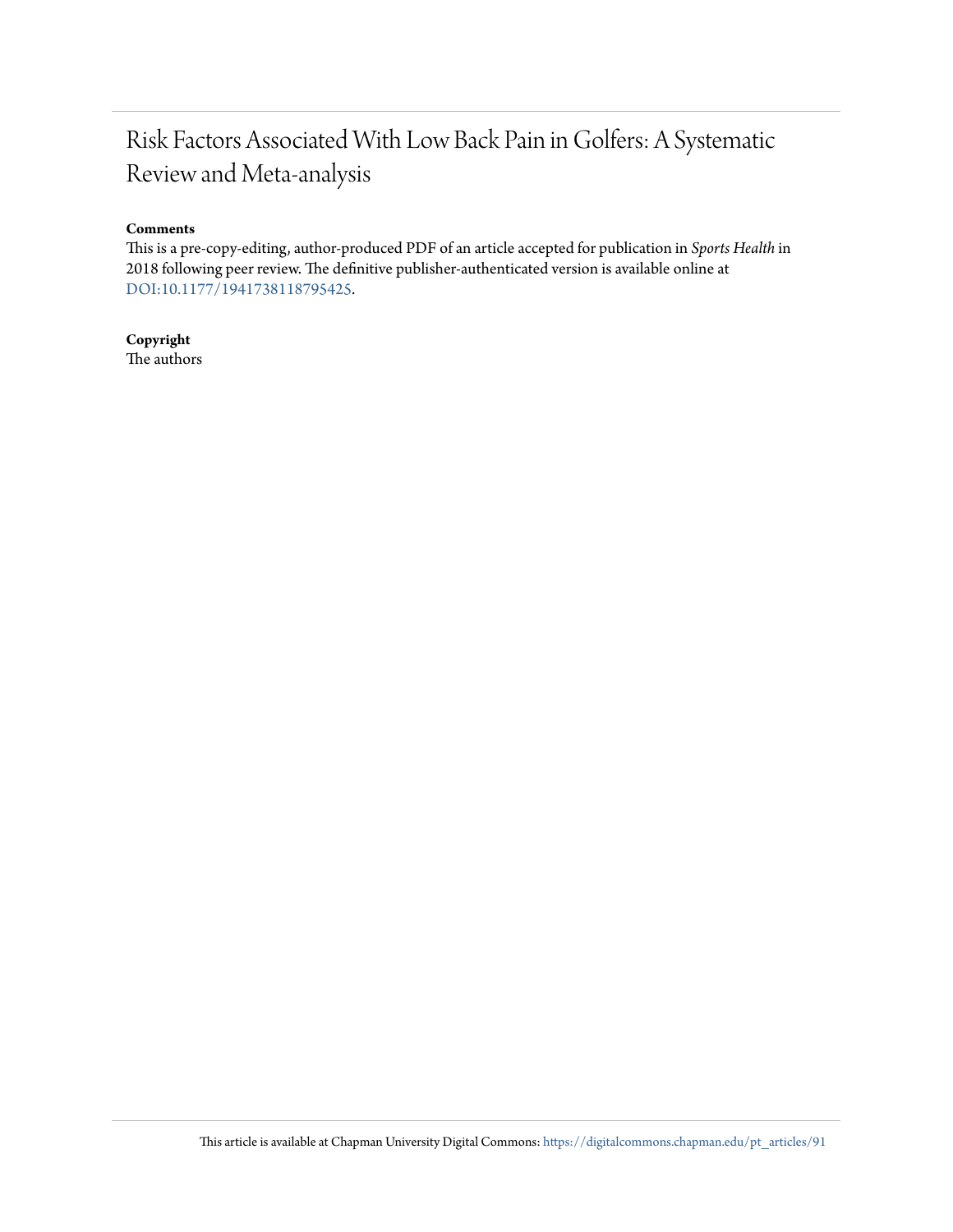| 1<br>$\overline{2}$ | Risk factors associated with low back pain in golfers: a systematic review and meta- analysis                                                          |
|---------------------|--------------------------------------------------------------------------------------------------------------------------------------------------------|
| 3                   |                                                                                                                                                        |
| 4                   | Jo Armour Smith <sup>1</sup>                                                                                                                           |
| 5                   | Andrew Hawkins <sup>2</sup>                                                                                                                            |
| 6                   | Marybeth Grant-Beuttler <sup>1</sup>                                                                                                                   |
| 7                   | <b>Richard Beuttler<sup>3</sup></b>                                                                                                                    |
| 8                   | Szu-Ping Lee <sup>3</sup>                                                                                                                              |
| 9<br>10             | $^1$ Department of Physical Therapy, Crean College of Health and Behavioral Sciences, Chapman<br>University, 9401 Jeronimo Road, Irvine, CA, USA 92618 |
| 11                  | <sup>2</sup> Los Angeles Angels, Scottsdale, AZ, USA                                                                                                   |
| 12                  | <sup>3</sup> Independent researcher, Santa Ana, CA, USA                                                                                                |
| 13                  | <sup>4</sup> Department of Physical Therapy, University of Nevada, Las Vegas, NV, USA, 89154                                                           |
| 14<br>15            | Corresponding Author: Jo Armour Smith, Department of Physical Therapy, Chapman University, 9401<br>Jeronimo Road, Irvine, CA, USA 92618.               |
| 16                  | Email josmith@chapman.edu                                                                                                                              |
| $\rightarrow$       | $T - L$ (A) $T A$ $T A$ $T A$ $T A$                                                                                                                    |

- Tel: (1) 714 744 7924
- 
-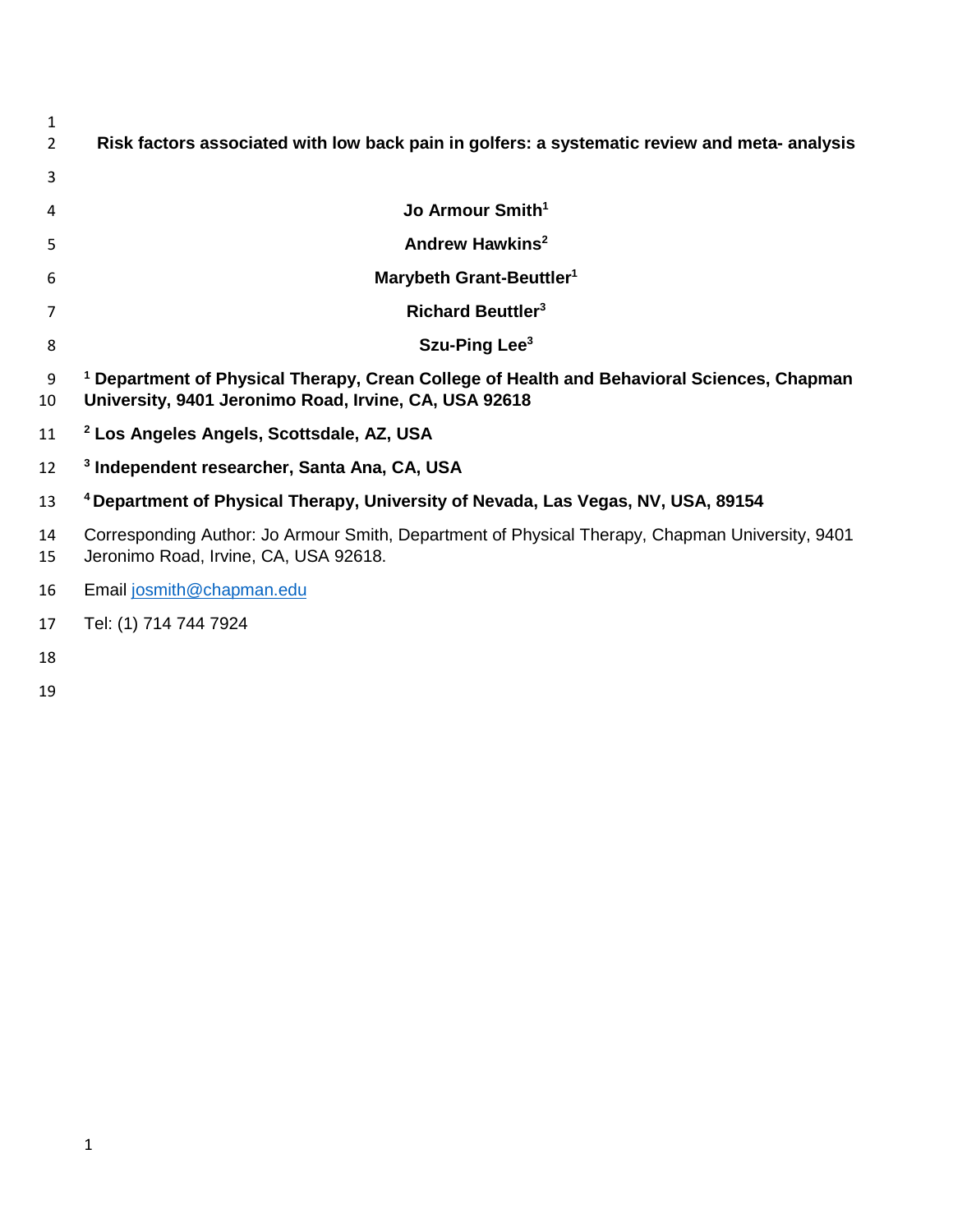#### **ABSTRACT**

#### **Context**

- Low back pain is common in golfers. The risk factors for golf-related low back pain are unclear, but may
- include individual demographic, anthropometric and practice factors as well as movement
- characteristics of the golf swing.

#### **Objective**

- The aims of this systematic review were to summarize and synthesize evidence for factors associated
- with low back pain in recreational and professional golfers.

#### **Data sources**

- A systematic literature search was conducted in the PubMed, CINAHL and SPORTDiscus electronic
- databases through September 2017.

#### **Study selection**

- Studies were included if they quantified demographic, anthropometric, biomechanical, or practice
- variables in individuals with and without golf-related low back pain.

#### **Study design**

- Systematic review and meta-analysis
- **Level of evidence**
- 3

#### **Data extraction**

- Studies were independently reviewed for inclusion by two authors and the following data were
- extracted: the characterization of low back pain, participant demographics, anthropometrics,
- biomechanics, strength/flexibility and practice characteristics. The methodological quality of studies was
- appraised by three of the authors using a previously published checklist. Where possible, individual and
- pooled effect sizes of select variables of interest were calculated for differences between golfers with
- and without pain.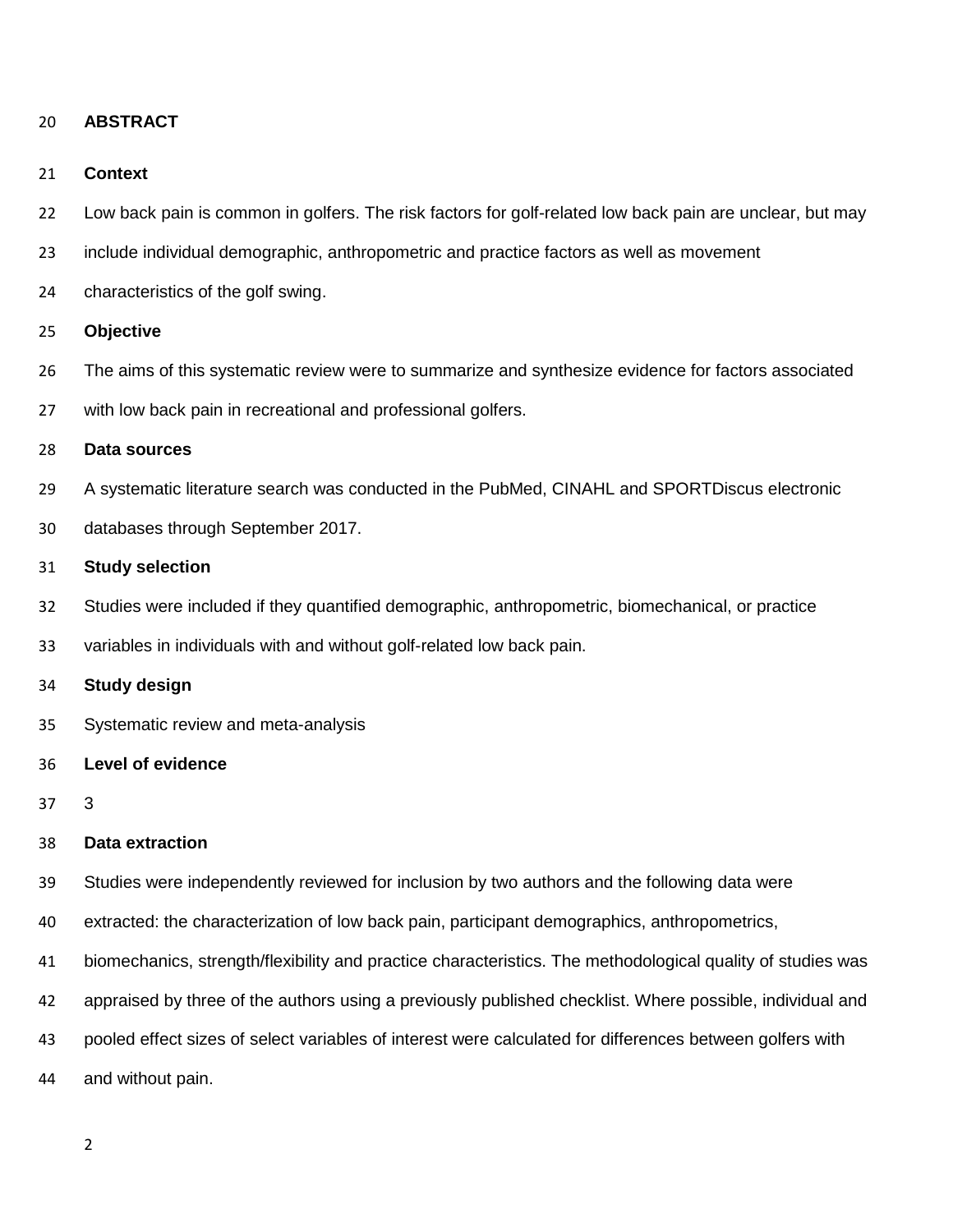#### **Results**

| 46 | The search retrieved 73 articles. Nineteen of these met the inclusion criteria, including twelve case-   |
|----|----------------------------------------------------------------------------------------------------------|
| 47 | control studies, five cross-sectional studies, and two prospective longitudinal studies. Methodological  |
| 48 | quality scores ranged from 12.5 to 100.0%. Pooled analyses demonstrated a significant association        |
| 49 | between increased age and body mass and golf-related low back pain in cross-sectional/case-control       |
| 50 | studies. Prospective data indicated that previous history of back pain predicts future episodes of pain. |
| 51 | <b>Conclusion</b>                                                                                        |
| 52 | This review indicates that individual demographic and anthropometric characteristics may be              |
| 53 | associated with low back pain but does not support a relationship between swing characteristics and      |
| 54 | the development of golf-related pain. Additional high-quality prospective studies are needed to clarify  |
| 55 | risk factors for back pain in golfers.                                                                   |
| 56 |                                                                                                          |
| 57 |                                                                                                          |
| 58 | <b>Keywords</b>                                                                                          |
| 59 | Golf, low back pain, swing, biomechanics, risk factors                                                   |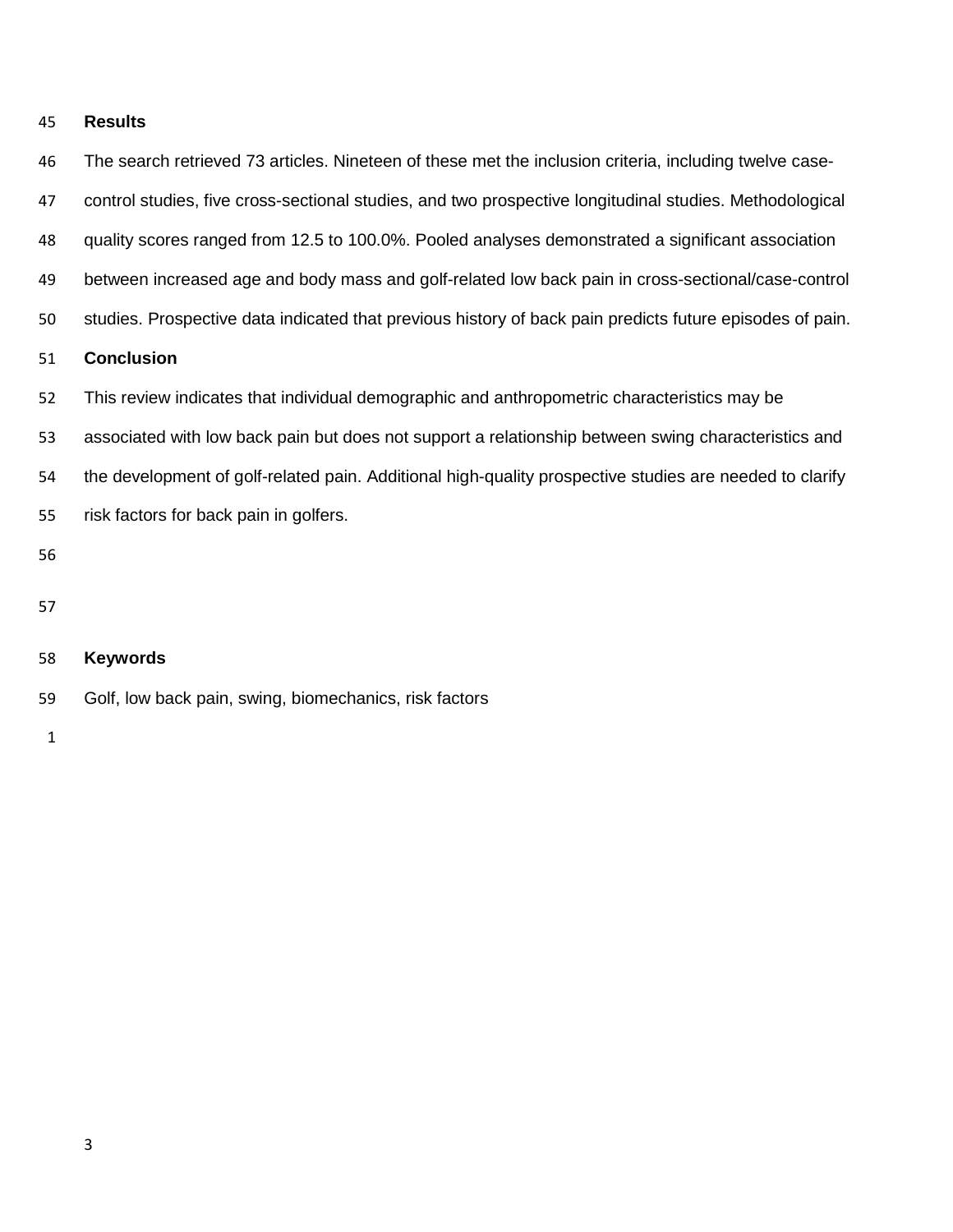#### **INTRODUCTION**

 Golf is one of the most frequently played sports in the world. More than 6 million people across Europe and 26 million in the United States report playing at least one round per year.<sup>17</sup> Due to the physical activity and social interaction inherent in the sport, playing golf is associated with benefits to 6 cardiovascular, respiratory and metabolic health, particularly in older adults. However, in comparison with other sports and recreational activities, golf is also associated with a moderate risk of 8 musculoskeletal injury.<sup>7,47</sup> Low back pain (LBP) is one of the most common musculoskeletal problems 9 reported by recreational and professional golfers.<sup>21,39,40</sup> The prevalence of low back injuries has been 10 estimated at between 15 to 35% in amateurs and up to 55% in professionals,<sup>10</sup> and is associated with 11 significant time lost from golf play and practice.<sup>16,21</sup> Multiple factors have been identified as potential causes of LBP in golfers. These include movement characteristics of the golf swing, individual demographic and physical characteristics, and volume of play/practice.

 Back pain in golfers is often attributed to the mechanical demands of golfing. The golf swing is a repetitive, asymmetrical motion that is associated with high segmental angular velocities and 16 substantial compressive, torsional and shear loading of the spine.<sup>28</sup> In particular, several characteristics of modern swing technique have been identified as potential contributors to low back pain. In comparison with traditional swing mechanics, modern swing technique utilizes increased separation 19 between the upper trunk/shoulders and pelvis at peak backswing and during the downswing.<sup>10,18</sup> The separation angle between the upper trunk and pelvis is called the **"X-factor"(Figure 1a).** Increasing the X-factor may enhance angular velocity of the trunk toward the lead (non-dominant) side and therefore 22 increase the velocity of the clubhead<sup>20</sup> but also requires adequate spinal mobility. Modern swing technique is also associated with increased lateral flexion to the trail (dominant) side. This peaks at impact and during early follow-through. The combination of axial plane angular velocity toward the lead 25 side and lateral flexion toward the trail side is termed the "crunch factor"(Figure 1b).<sup>41,50</sup> An additional component of modern swing that has been proposed to contribute to low back pain is the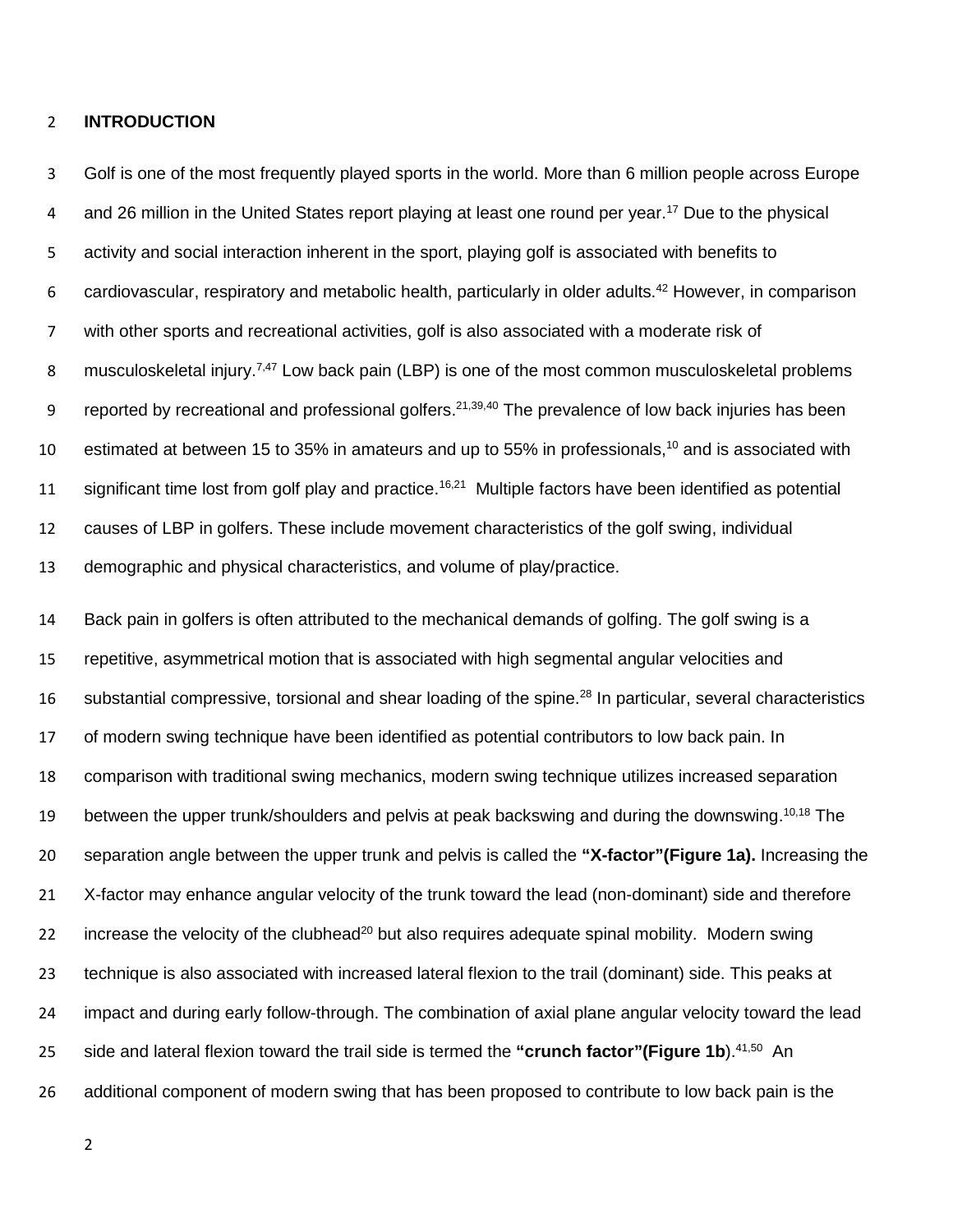trunk hyperextension, or "reverse – C" position that occurs during follow-through **(Figure 1c)**. <sup>10</sup> Increased trunk hyperextension and crunch factor may result in greater compressive and shearing forces on the lumbar spine. To date however, there is no clear evidence regarding swing mechanics and the development of low back pain in golfers.

 In addition to the mechanics of the golf swing, factors specific to the individual golfer have been proposed to increase the risk of developing LBP. These include limited or asymmetrical hip rotation 33 range of motion,<sup>43</sup> increasing age,<sup>51</sup> and the method used to transport the golf bag.<sup>45</sup> As most low back 34 pain in golfers is attributed to overuse or repetitive strain rather than a single precipitating event, the frequency and duration of playing and practice has also been hypothesized to contribute to symptoms, 36 particularly in professionals.<sup>42</sup> However, the evidence for any of these factors is limited and often conflicting.

 Due to the popularity of golf, it is important to establish evidence-informed preventative and rehabilitation strategies for low back pain in golfers. The objective of this review therefore was to systematically appraise, and synthesize where possible, evidence for risk factors that may be associated with low back pain in recreational and professional golfers.

#### **METHODS**

 The Preferred Reporting Items for Systematic Reviews and Meta-Analyses guidelines (PRISMA) 44 guidelines were utilized in the development of this review.<sup>33</sup> The protocol was registered in the International Prospective Register of Systematic Reviews (*PROSPERO:* CRD42017067927).

#### **Eligibility Criteria**

 Peer-reviewed studies were included if they quantified demographic, anthropometric, biomechanical, or practice variables in individuals with and without golf-related LBP. Studies of amateur and professional golfers of all ages and abilities were included. Case-control, cross-sectional and prospective longitudinal study designs were eligible for inclusion. Studies were excluded if they were conference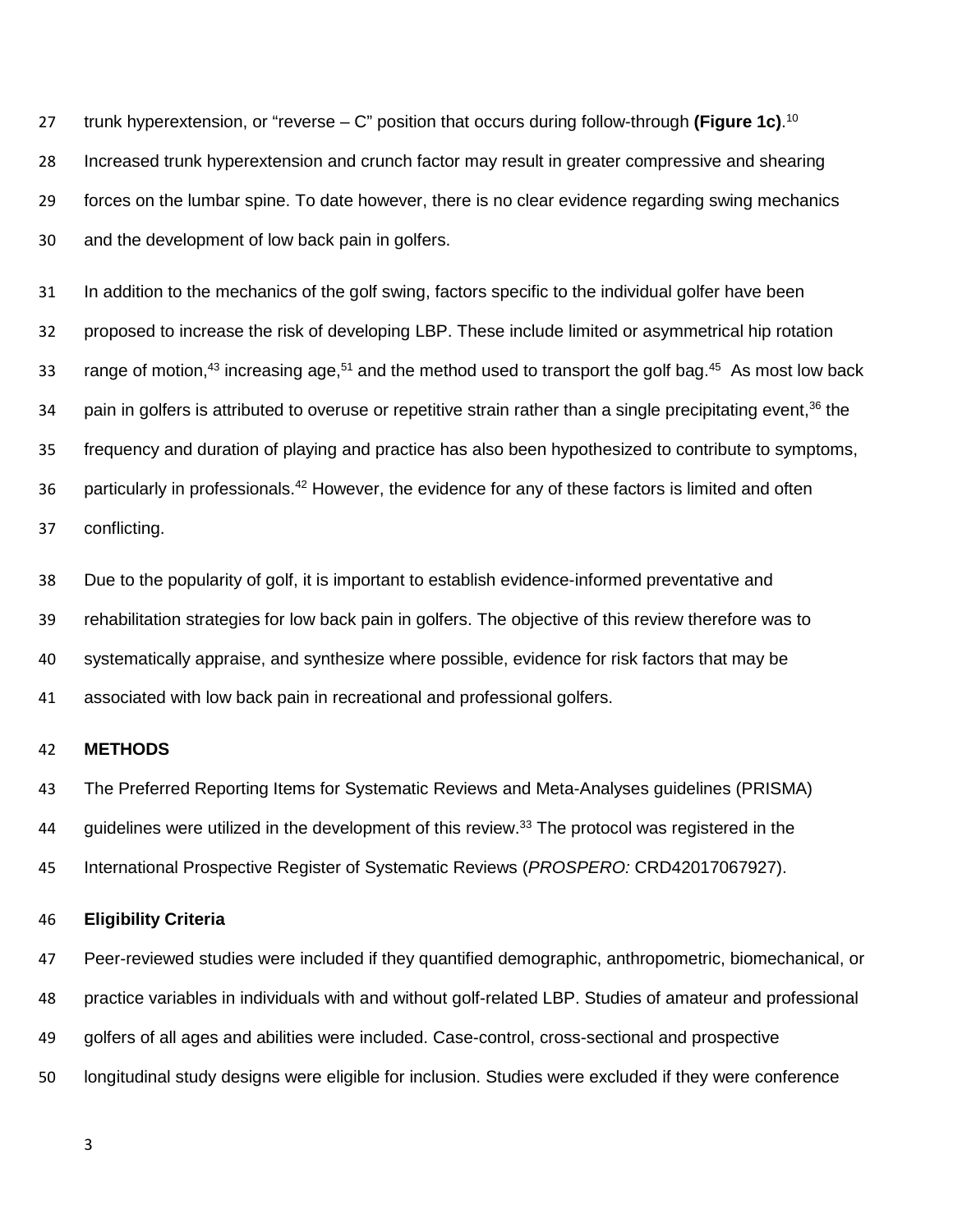abstracts, case reports, treatment studies, review articles, or if they did not include comparisons of individuals with and without back pain. Studies were also excluded if the full-text was not available in English.

#### **Search strategy**

A literature search was conducted in October 2016 in the PubMed, CINAHL and SPORTDiscus

electronic databases, without date restriction. The search terms were entered in three groups: 1) low

back pain and synonyms (lower back pain, lumbago, sciatica, back ache); 2) golf; and 3) modern swing,

swing characteristics, crunch factor, kinematics, kinetics, EMG, biomechanics, handicap, epidemiology,

risk factors, risks, predictors and injury prevention. The terms from all three groups were combined with

'AND'. Terms within groups were combined with 'OR'. Reference lists from all accessed articles and

previous reviews were also screened to identify any additional relevant studies. The search was

62 repeated using the same search terms in the same databases on  $25<sup>th</sup>$  September 2017 to identify any

research articles published since the original search.

#### **Study selection/data extraction**

 Two authors independently reviewed the titles and abstracts of all the identified studies to determine eligibility. The following data were extracted from eligible studies:

- Study design
- Study population and sample size (setting, recruitment approach)
- Definition/criteria for low back pain

#### • Demographics

- Anthropometric variables
- Biomechanical golf swing variables
- Strength and flexibility variables
- Practice/expertise variables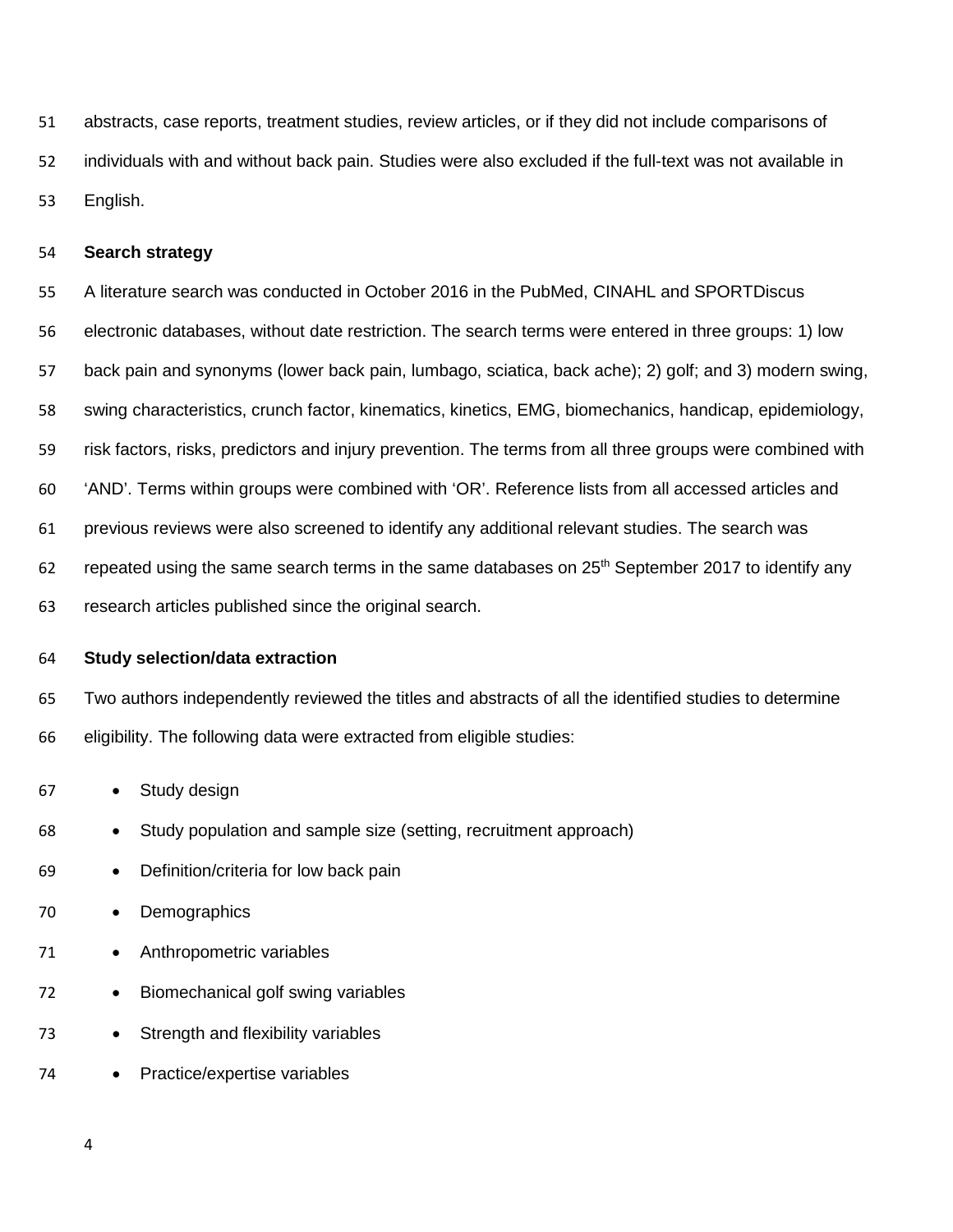• Other factors (e.g. transport of golf clubs)

#### **Quality assessment**

 Assessment of study quality and risk of bias was conducted utilizing a previously published 16-item 78 checklist (Table 1).<sup>23,55,56</sup> The total quality score was calculated as the sum of all positively-scored checklist items from numbers 3 – 16 relevant to that study type, divided by the total possible score for that study type (8, 12 and 9 for cross-sectional, case-control and prospective cohort studies respectively) and expressed as a percentage score. Three of the authors (JAS, AH and SPL) first independently scored the studies. The three authors then discussed any study where there was disagreement until a consensus score was reached.

#### **Data synthesis**

 Where possible, effect sizes for case-control or cross-sectional group comparisons were extracted or calculated. For continuous data, the standardized mean difference was calculated utilizing Cohen's *d*. Confidence intervals (CI) for the Cohen's *d* estimate were also calculated utilizing the z or t-distribution for samples larger or smaller than 30 individuals respectively. Odds ratios (OR) and confidence intervals were extracted or calculated where possible for dichotomous data. For studies where sample frequencies or means and standard deviations/standard errors were not reported, attempts were made to contact the authors to request the data. Meta-analysis, consisting of calculation of a pooled standardized mean difference and 95% confidence interval was then conducted for all variables for which appropriate data were available in at least 2 studies, and where studies were sufficiently similar in population and outcome assessment. A random effects model was utilized to account for remaining 95 study heterogeneity.<sup>5</sup> The I<sup>2</sup> statistic was also calculated, with I<sup>2</sup> greater than 0.75 indicative of 96 substantial heterogeneity across studies.<sup>25</sup> For prospective longitudinal studies, statistical measures of the relationship between independent variables and occurrence of low back pain over the study period were extracted. All statistical analyses were conducted with the open-source R statistical platform (R 99 Foundation for Statistical Computing, Vienna, Austria, version 3.4.1).<sup>13</sup>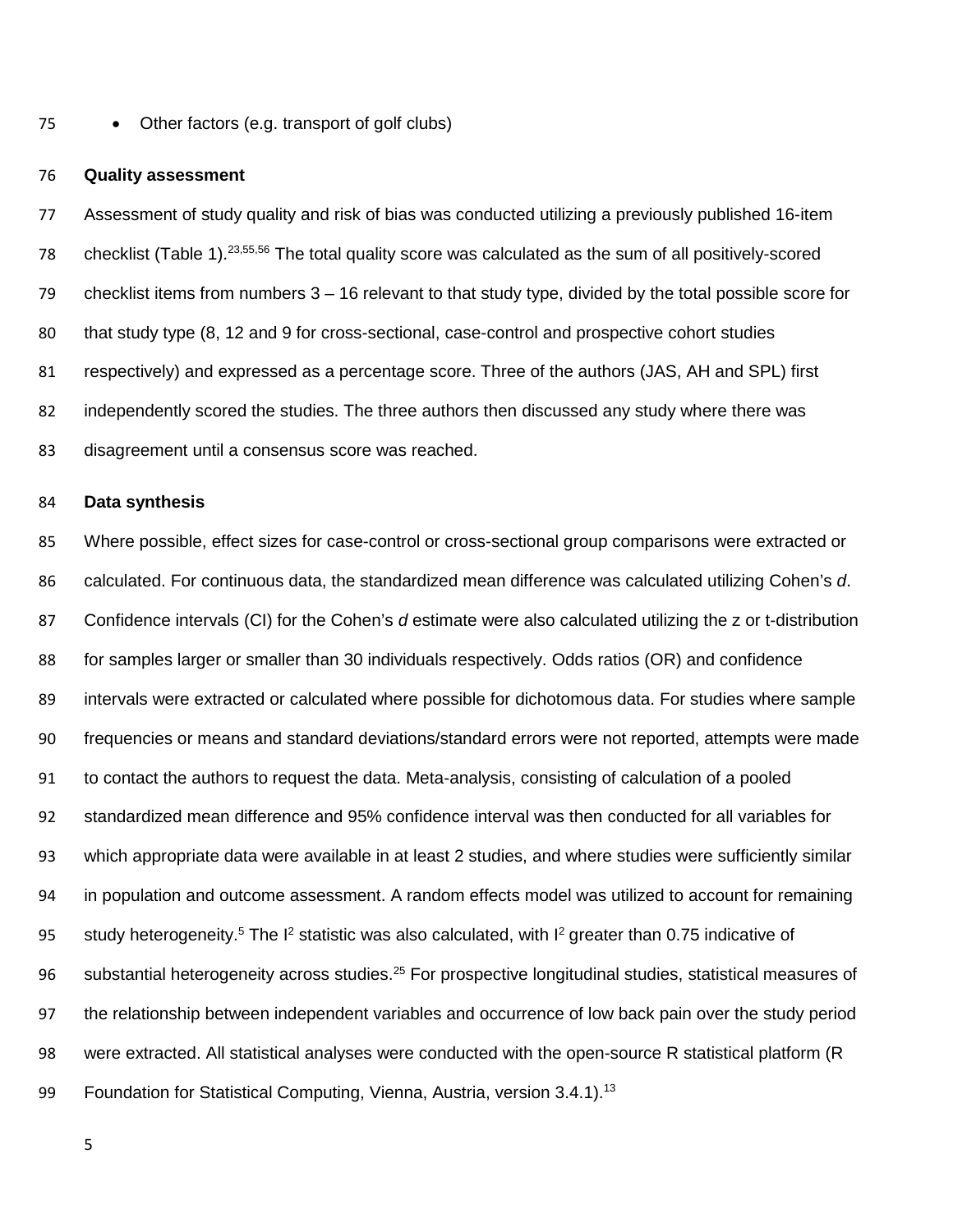#### **RESULTS**

#### **Search results**

- Nineteen studies were retained for the review. Of these, twelve were case-control studies, five were
- cross-sectional studies and two were prospective longitudinal studies. (Figure 2)

#### **Study characteristics**

- Ten of the studies investigated recreational golfers. Of these, three specified a minimum duration of golf
- 106 experience or frequency of play for inclusion<sup>11,15,44</sup>, and two required a handicap below 20.<sup>30,52</sup> Three
- 107 studies included both professional and elite recreational golfers,  $21,27,35$  and four investigated
- 108 professional golfers exclusively.<sup>16,22,34,53</sup> (Table 2)

#### **Methodological quality**

- Agreement among the three reviewers on each checklist item ranged from 80 to 100%. The least
- agreement occurred on items 4 (participation rate) and 14 (control of individual confounding factors).

(Table 2)

#### **Prevalence and incidence of low back pain**

 In the cross-sectional studies, prevalence of golf-related LBP in recreational golfers varied from 115 12.4%<sup>21</sup> to 26.9%.<sup>3</sup> In cross-sectional studies of professional golfers, prevalence ranged from 40.0 to  $58.1\%^{21,22}$  In these studies, it was unclear whether the reported prevalence of low back pain was specific to the time of the study, over the course of a year, or lifetime prevalence. In the longitudinal studies, the incidence of new or recurrent back pain episodes was 31.6% (novice recreational golfers) and 57.1% (young elite golfers) across the course of a year or a playing season respectively.<sup>6,16</sup>

#### **Demographic factors**

 The pooled results from nine case-control and cross-sectional studies indicated that greater age was 122 significantly associated with LBP (SMD 0.57, CI 0.07 – 1.07, <sup>12</sup> 79.9%, Figure 3a). The studies included in this meta-analysis included cohorts of both professional and recreational golfers with disparate age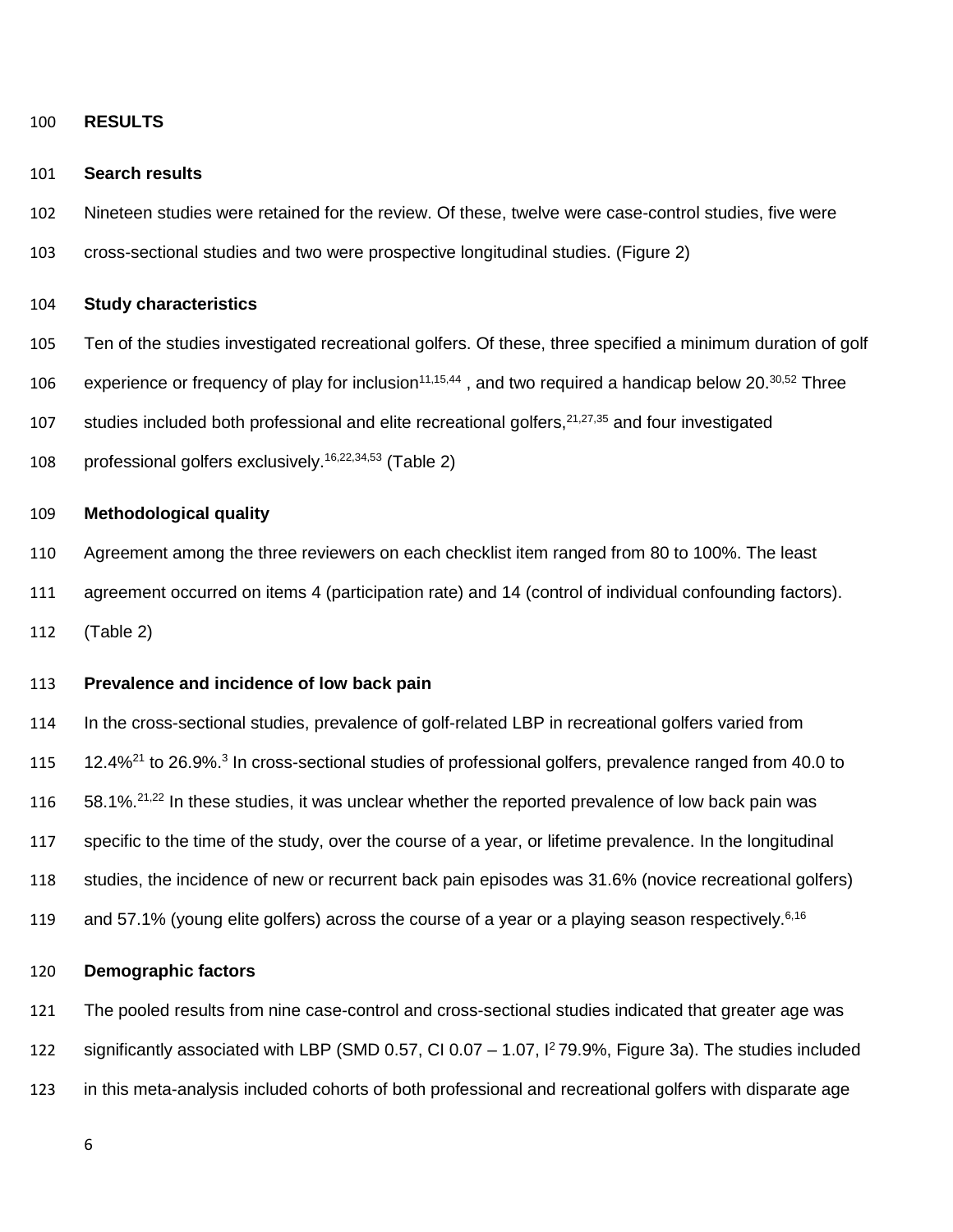distributions. Therefore, separate sub-analyses for the relationship between age and LBP in recreational and professional golfers were also conducted. These demonstrated the same trends 126 (recreational golfers SMD 0.50, CI -0.14 – 1.14,  $I^2$  80.0%; professional golfers SMD 0.83 CI -0.95 – 127 2.61 <sup>2</sup>89.1%, Figure 3b). One of the four studies reporting the association between sex and LBP found 128 that male golfers are more likely to experience pain (OR 3.4, CI 1.3 - 13.4),<sup>44</sup> but this finding was not 129 replicated in other cohorts.  $3,40,43$  One study reported a higher percentage of low back injuries in 130 professionals compared with recreational golfers (OR 4.7, CI 2.7 - 8.3).<sup>21</sup> In the prospective study data, the only demographic factor that was a significant predictor of occurrence of back pain over twelve months (in novice recreational golfers) was a previous history of back pain (relative risk 9.8, CI 4.5 - 133 21.4).<sup>6</sup>

#### **Anthropometric characteristics**

 Pooled results from case-control and cross-sectional studies indicated that mass was significantly 136 associated with LBP (SMD 0.36, CI 0.09 - 0.63, 1<sup>2</sup> 0.0%, Figure 4a). Golfers with LBP were heavier than healthy controls. Separate sub-analyses for recreational and professional golfers were again conducted to account for the different data distributions in each group. Sub-analyses demonstrated that a relationship between mass and low back pain existed only in recreational golfers (recreational golfers 140 SMD 0.64, CI 0.21 – 1.06, <sup>12</sup> 0.00%; professional golfers SMD 0.08 CI -0.45 – 0.60 <sup>12</sup> 0.00%, Figure 4b). One longitudinal study showed that, in trainee professional golfers, **Body Mass Index (BMI)** was significantly negatively correlated with frequency (% time) of LBP symptoms over a 10-month period (r  $= -0.7$ ).<sup>16</sup> There was no evidence that hand dominance is associated with LBP.<sup>43</sup>

#### **Golf swing movement characteristics**

 Kinematic and muscle activation characteristics of the golf swing in individuals with and without LBP 146 were investigated in seven case-control and cross-sectional studies. All but two studies<sup>34,52</sup> divided the swing into address, backswing, downswing, impact and follow-through events and phases.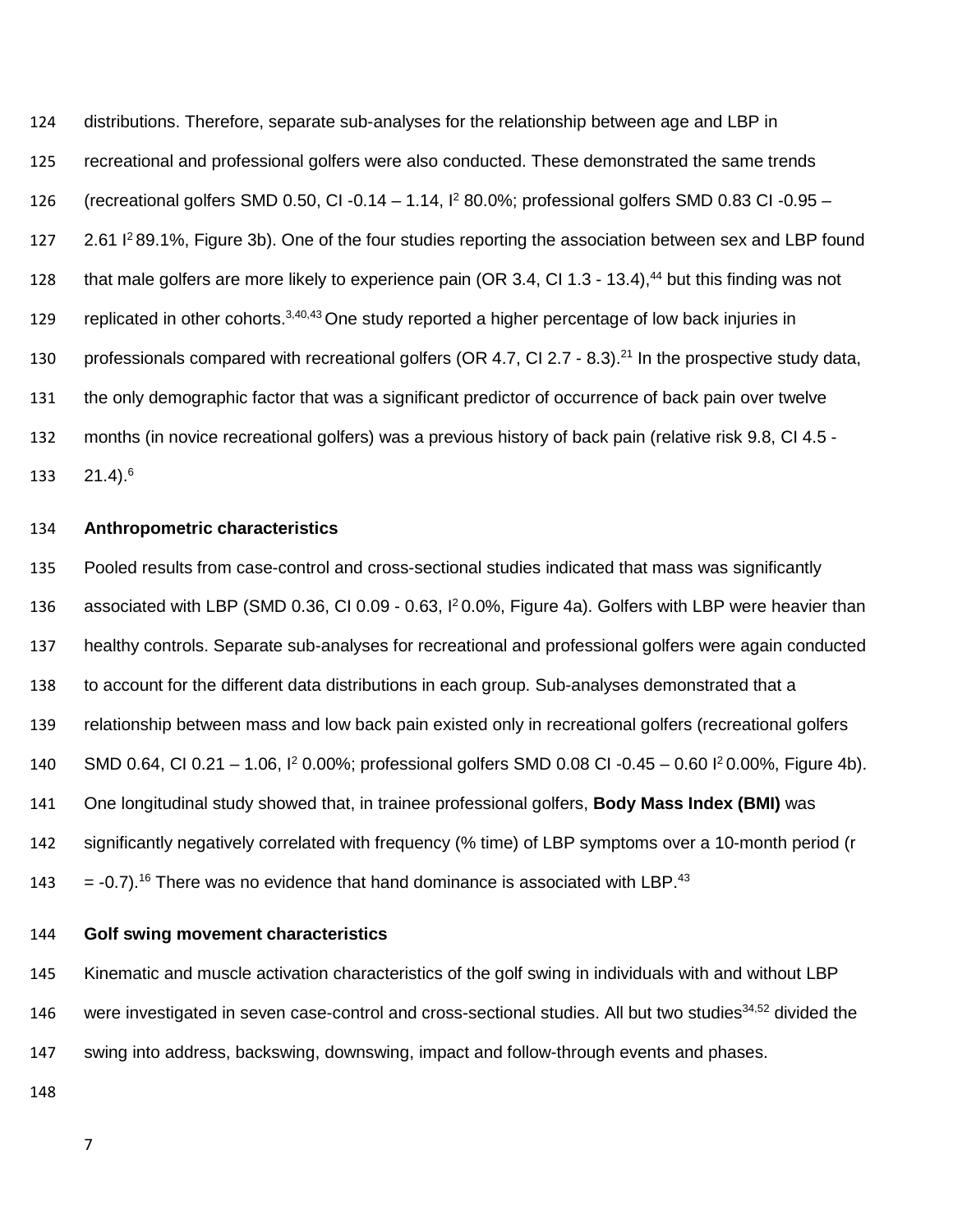Pooled analyses of kinematic data (Table 3) were limited by heterogeneity in methodology, particularly in the approach taken to modelling trunk motion, and results were inconsistent. Two studies investigated crunch factor, defined as the instantaneous product of trunk or lumbar axial angular velocity and trunk or lumbar lateral flexion angle. There was no significant difference between peak crunch factor in individuals with and without LBP in either study. Peak X-factor was reported in two studies, with conflicting results (Table 3).

156 Two studies investigated the timing of trunk muscle activity during the golf swing.<sup>12,27</sup> Pooled analysis of both studies indicated no relationship between timing of lead side external oblique onset relative to the 158 beginning of backswing in golfers and LBP (SMD -1.33 CI -4.83 – 2.18, I<sup>2</sup> 95.82). Cole et al., reported that onsets of bilateral upper and lower lumbar erector spinae were earlier relative to the beginning of 160 backswing in the LBP group (*d* range  $= 0.7 - 1.0$ )<sup>12</sup> In one study, differences in amplitude of erector spinae and external oblique activity between individuals with and without LBP showed different trends 162 in high-handicap and low-handicap golfers, while another reported no difference in abdominal muscle 163 activity between groups in professionals.<sup>27</sup> Silva et al.,  $48$  reported that activity of the lead biceps femoris during backswing was the most important factor to distinguish between golfers with and without LBP using a non-linear machine learning approach.

#### **Strength/flexibility characteristics**

 Several cross sectional/case control studies demonstrated a relationship between trunk and hip muscle performance and LBP. (Table 4) Peak trunk extensor strength, endurance of the trunk extensors and flexors, and endurance in the side bridge position did not predict development of LBP over 10 months 171 in young professionals.<sup>16</sup> However, side-to-side asymmetry of side-bridge endurance was significantly 172 associated with development of LBP ( $r = 0.6$ ), explaining 36% of the variability.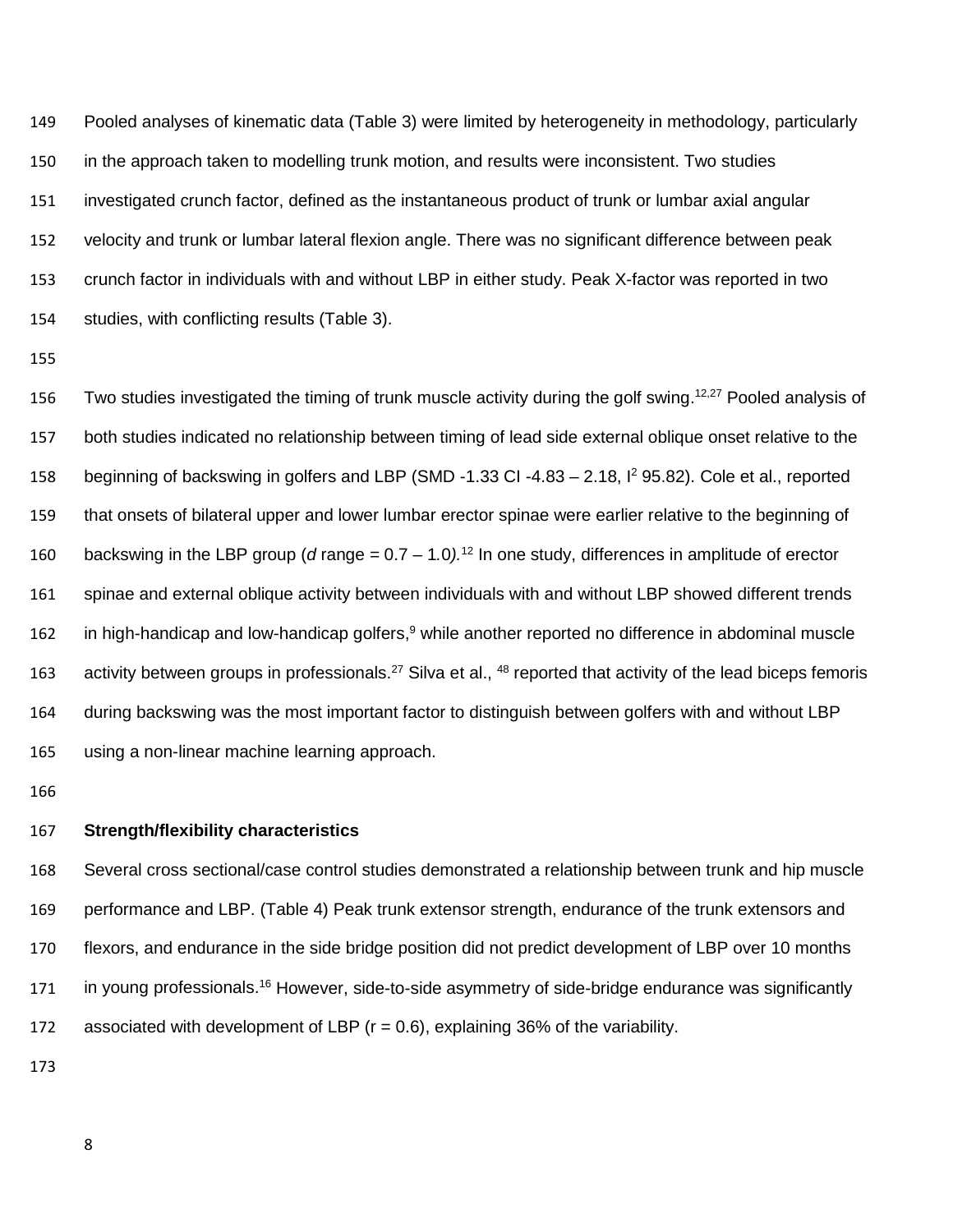174 Pooled analyses of trunk extension range of motion data (SMD 3.2, CI-2.6 - 9.0, I<sup>2</sup> 98.0%) and two out 175 of three individual studies investigating active trunk motion in all other planes did not indicate an 176 association between trunk range of motion and LBP.<sup>30,52,53</sup> Four studies investigated hip ranges of 177 motion. Pooled analyses of lead and trail hip internal rotation did not demonstrate an association 178 between range of motion and LBP (lead limb SMD 1.25, CI -1.3 - 3.8,  $I^2$  96.8; trail limb SMD 0.13, CI -179 0.3 - 0.5,  $\vert$ <sup>2</sup> 0.0%). Similarly, lead and trail hip external rotation were not associated with LBP (lead limb 180 SMD 0.1, CI 0.7 - 0.9,  $1^2$  61.3%; trail limb SMD 0.1, CI --0.9 - 1.1,  $1^2$  72.8%). Two studies reported that 181 side-to-side asymmetry in hip internal rotation was significantly greater in individuals with LBP, with the 182 LBP groups having reduced range of motion in the lead hip<sup>43,53</sup> but appropriate data were not available 183 to pool these results or calculate effect sizes.

184

#### 185 **Practice characteristics**

186 The pooled analysis of case-control and cross-sectional studies demonstrated no relationship between 187 handicap and low back pain (SMD 0.0, CI-0.3 - 0.4,  $1<sup>2</sup>$  0.0%). Although multiple studies investigated 188 frequency and duration of play/practice, the heterogeneity in how practice characteristics were 189 measured precluded pooled analyses. One study reported that there was a lower risk of LBP in 190 individuals who performed less than 1 hour of full shot practice per week (OR 0.5, CI 0.3 - 0.8)<sup>40</sup> and 191 another described increasing rates of spinal pain with increasing rounds and shots played per week.<sup>21</sup> 192 However, multiple other studies found no significant difference in playing frequency or chipping/full shot 193 practice in individuals with and without LBP.<sup>3,34,43,44</sup> There was no evidence of any influence of warm-194 up, stretching or strengthening behaviors on LBP status in either the case-control/cross-sectional<sup>21,22</sup> or 195 prospective studies.<sup>6</sup> Gosheger et al.,<sup>21</sup> reported that in their sample, individuals who reported regularly 196 carrying their golf bag were significantly more likely to have experienced LBP.

197

#### 198 **DISCUSSION**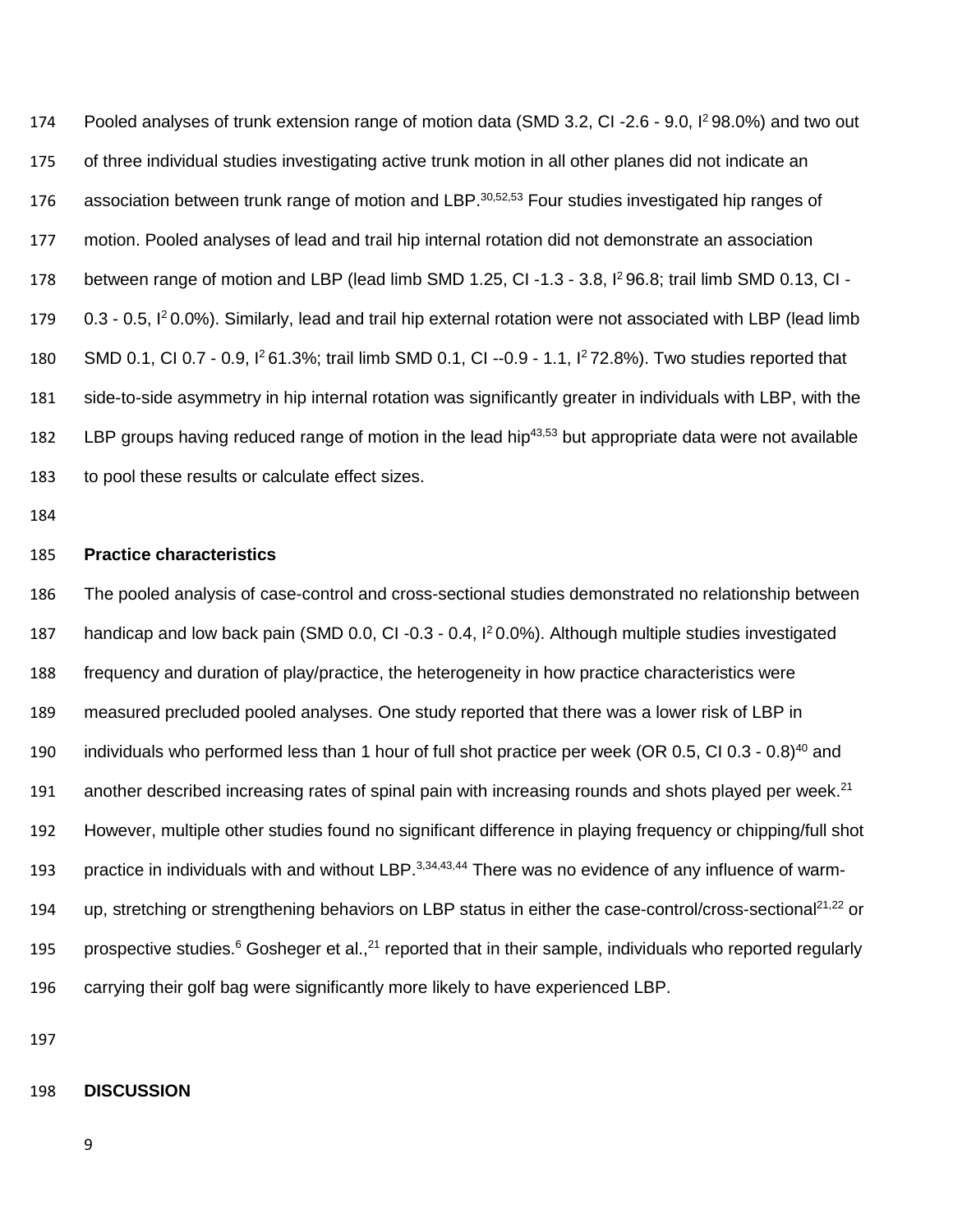199 This study confirms that LBP is a widespread problem in golfers. Pooled analyses indicated that LBP is 200 associated with individual demographic and anthropometric characteristics, but current evidence does 201 not conclusively link kinematic or electromyographic features of swing technique to golf-related LBP.

202 In this review, age and previous history of symptoms emerged as potential contributors to LBP. The 203 average age of recreational golfers in the pooled data was 51.5 years, consistent with reported average 204 ages of recreational golfers in the US, Europe and Australia.<sup>2,14,49</sup> In the general population, the 205 prevalence of LBP also increases with age until the sixth decade.<sup>29</sup> This has been attributed to a 206 transition from short, acute episodes of pain in young adulthood to more persistent symptoms over 207 time.<sup>54</sup> One high quality longitudinal study indicated that the strongest predictor of future episodes of 208 golf-related LBP is a previous history of low back pain.<sup>6</sup> This finding also supports results from studies 209 of the general population and in other athletic groups. $8,54$  Other predictors of future episodes of LBP 210 following an initial episode include the severity of pain during the initial episode,<sup>19</sup> alterations in central 211 nervous system structure and function<sup>38</sup> and depression and psychological distress.<sup>46</sup> These factors 212 were not investigated in any of the studies reviewed and should be included in future studies of golf-213 related LBP.

 This review found that in recreational golfers, as in non-golfers, greater mass is associated with more LBP. This is potentially due to increased spinal loading. However, increased mass may also be a 216 consequence of reduced physical activity due to the presence of pain.<sup>32</sup> In young professional golfers in 217 contrast, development of LBP over time was associated with a lower BMI. The mechanism by which lower BMI may increase risk for low back pain does not appear to be mediated by muscle mass, as in 219 the longitudinal study by Evans et al.,<sup>16</sup> there was no relationship between BMI and strength. They speculated that taller individuals with lower body mass may be at heightened risk of injury due to increased trunk range of motion or increased lever arm for forces at the spine, but these hypotheses have not been further examined.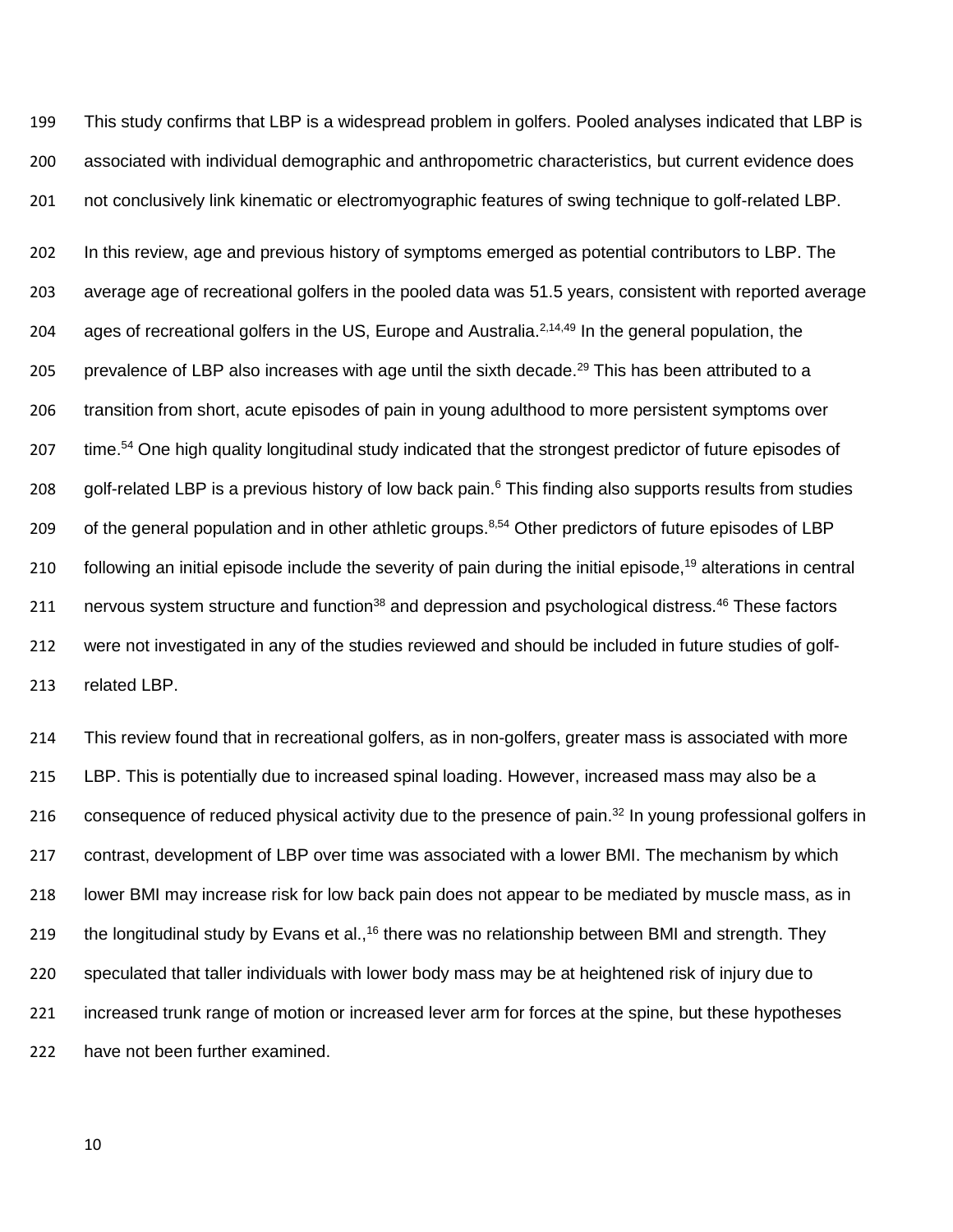This study does not indicate a consistent link between features of modern swing and golf-related low back pain. Increased X-factor, crunch factor and trunk hyperextension may all result in greater loading 225 of the spine and may be associated with asymmetrical patterns of spinal degenerative changes.<sup>50</sup> However, the absence of significant group differences in these swing mechanics in current studies likely reflects a multifactorial relationship between cumulative mechanical loading and an individual's risk of developing low back pain. Although two small studies demonstrated altered timing and activation 229 of the trunk musculature during the swing in individuals with back pain, the characteristics that were 230 affected were inconsistent and varied in golfers with high and low handicap.<sup>9</sup> As substantial evidence in 231 non-golfers indicates that motor control adaptations with low back pain are highly individual,<sup>26</sup> further research with larger samples will be needed to elucidate changes in motor control of the trunk musculature in specific sub-groups of golfers. Additional epidemiological work will also be needed to clarify if the prevalence of LBP is increasing as result of changes to swing mechanics.

 The results in this review do not support a relationship between lead/trail hip range of motion and LBP. Biomechanical analysis in healthy professional golfers indicates that golfers with limited lead hip internal rotation utilize greater lumbopelvic motion throughout the golf swing and suggests that this 238 increased spinal motion may lead to back pain over time.<sup>31</sup> However, this relationship is not consistently evident in current research, and this may be due to disparities between available single-planar joint range of motion measured in an unweighted position and the dynamic, multi-planar motion utilized 241 during the swing.

 Individual cross-sectional and case-control studies reported impairments in multiple aspects of trunk muscle performance in golfers with LBP. As these studies examined different variables, data could not 244 be pooled.<sup>15 35</sup>.<sup>52</sup> Decrements in trunk muscle strength and endurance have also been reported in non-245 golfers with low back pain. These have primarily been attributed to deconditioning, exertional pain, and 246 fear avoidance.<sup>1,4,37</sup> In the longitudinal study that reported that trunk endurance asymmetry was predictive of back pain in young elite golfers, multiple participants had a history of LBP at baseline and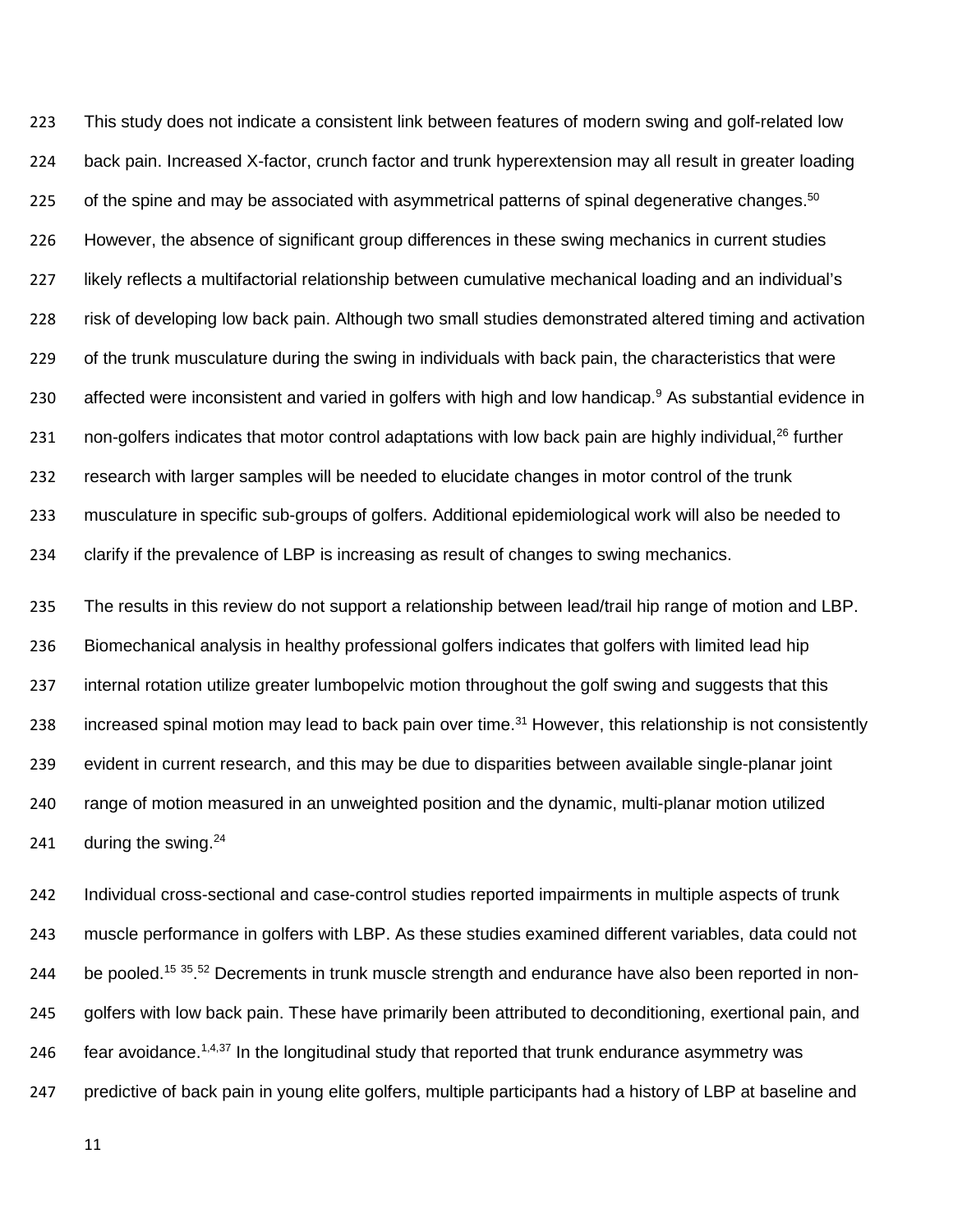therefore it is unclear to what extent this strength asymmetry was a result of previous episodes of pain rather than a cause of ongoing symptoms.

250 Pooling of data in this review was limited by study heterogeneity and is reflected by high I<sup>2</sup> statistics for some variables. There was substantial variability in how LBP was operationalized in terms of severity or duration across studies. Additionally, studies that investigated the biomechanics of the golf swing utilized disparate approaches to estimating global or regional trunk motion. The methodological quality of studies in this review varied widely. However, quality scores in the present study were similar to those in previous systematic reviews of risk factors for musculoskeletal disorders utilizing the same 256 methodological checklist . <sup>23,56</sup> Only three studies in the review controlled for potential confounding 257 factors in the analysis <sup>6,9,44</sup> and five reported measures of association and confidence intervals. <sup>6,16,43,44,48</sup> Very few reported the participation rate relative to the available population or utilized blinded assessment.

#### **CONCLUSION**

 Age and body mass are associated with golf-related low back pain. BMI and previous history of back pain may predict golfers who will experience symptoms. However, due to generally low quality and heterogeneity of current evidence, additional research is needed to facilitate evidence-based prevention and rehabilitation of low back pain in golfers.

#### **Funding sources:**

None of the authors were supported by funding for this systematic review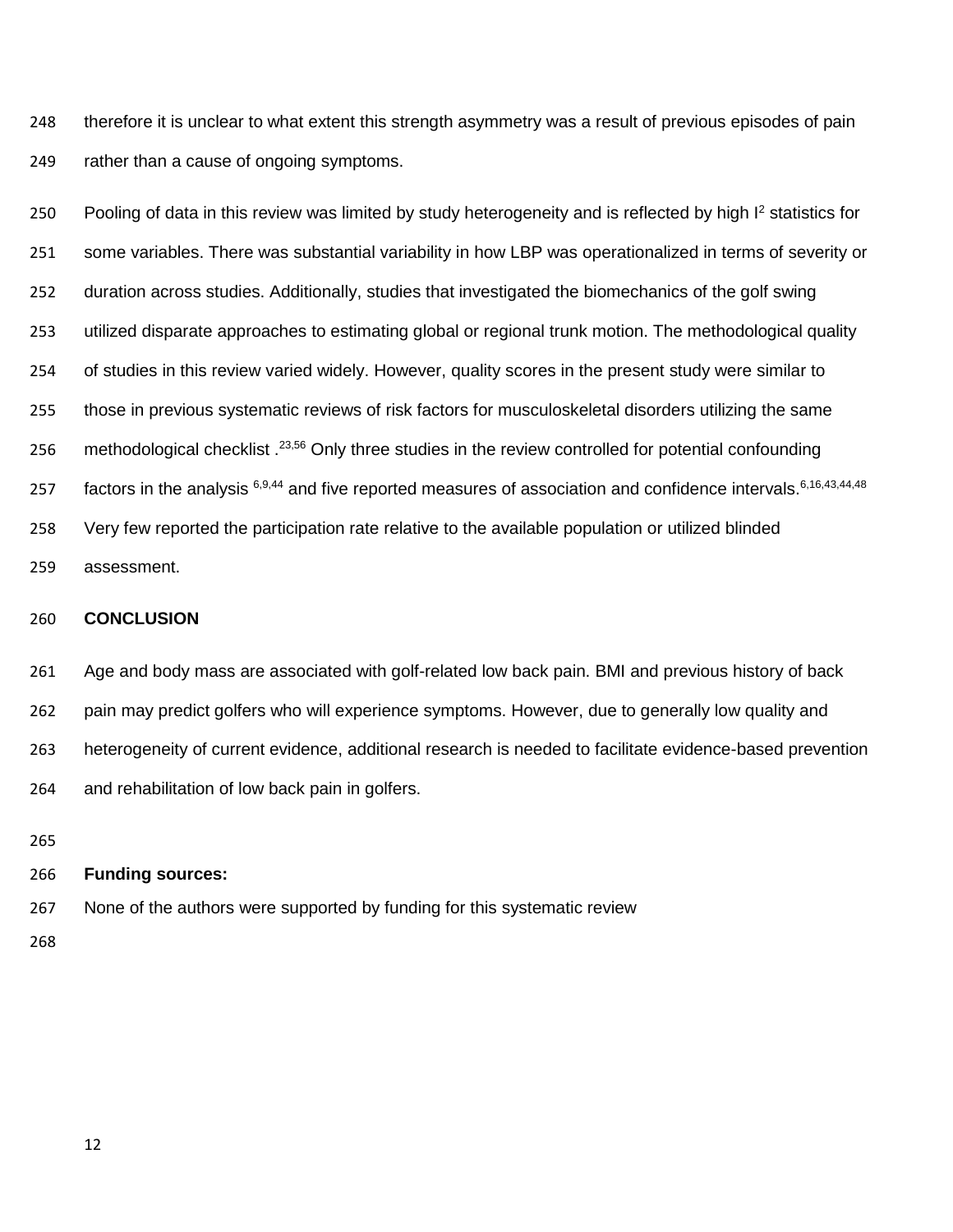269 Table 1. Checklist for assessment methodological quality for cross sectional (CS), case-control (CC) 270 and prospective cohort (PC) study designs.<sup>23,56</sup>

| <b>Domain</b>             | Item#          | <b>Description</b>                                                                                                                     | <b>CS</b> | CC | <b>PC</b> |
|---------------------------|----------------|----------------------------------------------------------------------------------------------------------------------------------------|-----------|----|-----------|
| Study objective           |                |                                                                                                                                        |           |    |           |
|                           |                | Positive, if the study had a clearly defined objective                                                                                 | +         | +  | +         |
| Study population          |                |                                                                                                                                        |           |    |           |
|                           | 2              | Positive, if the main features of the study population are                                                                             |           |    |           |
|                           |                | described (sampling frame and distribution of the population                                                                           | +         | +  | +         |
|                           |                | according to age and sex)                                                                                                              |           |    |           |
|                           | 3              | Positive, if cases and controls are drawn from the same                                                                                |           |    |           |
|                           |                | population and a clear definition of cases and controls is given                                                                       |           |    |           |
|                           |                | and if subjects with the disease/symptom in the past 3 months                                                                          |           | +  |           |
|                           |                | are excluded from the control group                                                                                                    |           |    |           |
|                           | 4              | Positive, if the participation rate is at least 80% or if the                                                                          |           |    |           |
|                           |                | participation rate is 60-80% and the non-response is not                                                                               | +         |    | ٠         |
|                           |                | selective (data shown)                                                                                                                 |           |    |           |
|                           | 5              | Positive, if the participation rate at main moment of follow-up is                                                                     |           |    | +         |
|                           |                | at least 80% or if the non-response is not selective (data shown)                                                                      |           |    |           |
| Measurements              |                |                                                                                                                                        |           |    |           |
|                           | 6              | Positive, if data on history of the disease/symptom is collected                                                                       | $\ddot{}$ | +  | +         |
|                           |                | and included in the statistical analysis                                                                                               |           |    |           |
|                           | $\overline{7}$ | Positive, if the outcome is measured in an identical manner                                                                            |           | +  |           |
|                           |                | among cases and controls                                                                                                               |           |    |           |
|                           | 8              | Positive, if the outcome assessment is blinded with respect to                                                                         | $\ddot{}$ | +  |           |
|                           |                | disease status                                                                                                                         |           |    |           |
|                           | 9              | Positive, if the outcome is assessed at a time before the                                                                              |           | +  |           |
|                           |                | occurrence of the disease/symptom                                                                                                      |           |    |           |
| Assessment of the outcome |                |                                                                                                                                        |           |    |           |
|                           | 10             | Positive, if the time-period on which the assessment of                                                                                |           |    | +         |
|                           | 11             | disease/symptom was based was at least 1 year                                                                                          |           |    |           |
|                           |                | Method for assessing injury status: physical examination blinded                                                                       |           |    |           |
|                           |                | to exposure status (+); self-reported: specific questions relating<br>to symptoms/disease/use of manikin $(+)$ , single question $(-)$ | $\div$    |    |           |
|                           | 12             | Positive, if incident cases* were included (prospective                                                                                |           |    |           |
|                           |                | enrolment)                                                                                                                             |           | +  |           |
|                           |                | Analysis and data presentation                                                                                                         |           |    |           |
|                           | 13             | Positive, if the measures of association estimated were                                                                                |           |    |           |
|                           |                | presented (OR/RR), including CI and numbers in the analysis                                                                            | +         | +  | +         |
|                           | 14             | Positive, if the analysis is controlled for confounding or effect                                                                      |           |    |           |
|                           |                | modification: individual factors                                                                                                       | +         | +  | +         |
|                           | 15             | Positive, if the analysis is controlled for confounding or effect                                                                      |           |    |           |
|                           |                | modification: other factors                                                                                                            | +         | +  | +         |
|                           | 16             | Positive, if the number of cases in the final multivariate model                                                                       |           |    |           |
|                           |                | was at least 10 times the number of independent variables in the                                                                       | $\ddot{}$ | +  | $\ddot{}$ |
|                           |                | analysis                                                                                                                               |           |    |           |
|                           |                |                                                                                                                                        |           |    |           |
|                           |                | Total possible score (sum of items 3 - 16)                                                                                             | 8         | 12 | 9         |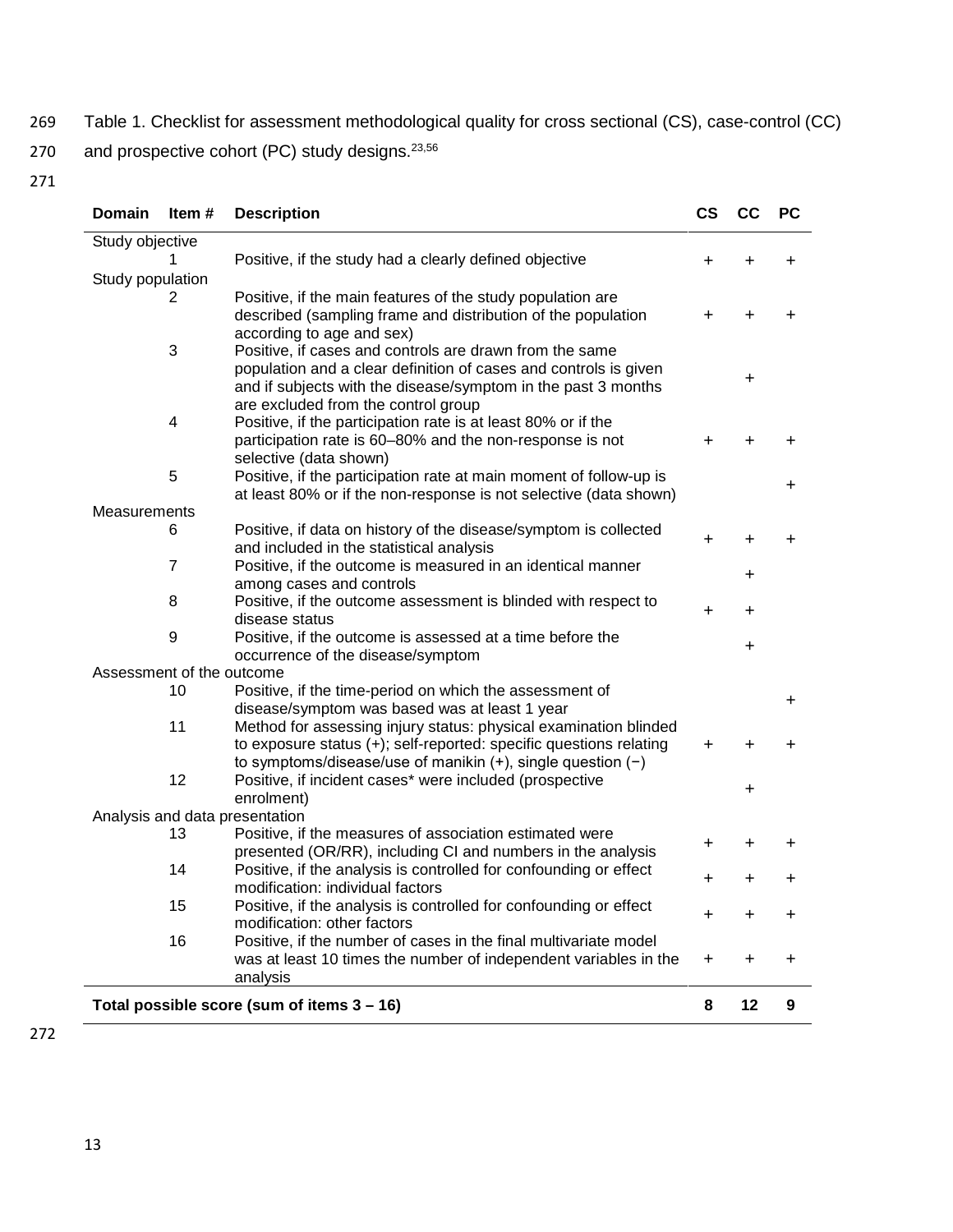Table 2. Overview of cross sectional (CS), case-control (CC) and prospective cohort (PC) studies included in review. Bold font indicates that the study found a significant difference between golfers with and without low back pain (LBP) for that variable.

| <b>Study</b>                                | Design                 | Quality<br>score | Population<br>characteristics                                                                                                          | Low back pain<br>criteria                                                                                                            | N(M:F)          | Potential risk factors (group comparisons available)                  |                      |                                                                                                                                               |                                                              |                                                                                                                                 |
|---------------------------------------------|------------------------|------------------|----------------------------------------------------------------------------------------------------------------------------------------|--------------------------------------------------------------------------------------------------------------------------------------|-----------------|-----------------------------------------------------------------------|----------------------|-----------------------------------------------------------------------------------------------------------------------------------------------|--------------------------------------------------------------|---------------------------------------------------------------------------------------------------------------------------------|
|                                             |                        | (%)              |                                                                                                                                        |                                                                                                                                      |                 | Demographics                                                          | Anthropometrics      | Swing<br>characteristics                                                                                                                      | Strength/<br>flexibility                                     | Practice<br>characteristics                                                                                                     |
| Batt 1992 <sup>3</sup>                      | $\overline{\text{cs}}$ | 12.5             | Members of a<br>British golf club                                                                                                      | Site of injury (back);<br>differentiated<br>between injuries<br>received playing<br>golf and injuries<br>affecting golf              | 193<br>(164:29) | Age; sex                                                              |                      |                                                                                                                                               |                                                              | Handicap;<br>years of<br>experience;<br>rounds per<br>month                                                                     |
| <b>Burdorf</b> et<br>al., 1996 <sup>6</sup> | PC                     | 100.0            | Male novice<br>recreational<br>golfers at Dutch<br>ranges and<br>clubs                                                                 | Lifetime history of<br>low back pain<br>(frequency,<br>duration and<br>severity of<br>episodes); 1-year<br>incidence of back<br>pain | 196<br>(196:0)  | Age;<br>education;<br>occupation;<br>physical<br>activity at<br>work; | Height; weight       |                                                                                                                                               |                                                              | Involvement in<br>other sports;<br>playing<br>frequency;<br>handicap at 1<br>year; number<br>of lessons;<br>regular warm-<br>up |
| Cole &<br>Grimshaw<br>200812                | CC                     | 25.0             | Not reported                                                                                                                           | ≥20mm pain<br>severity on VAS                                                                                                        | 27<br>(27:0)    | Age                                                                   | Height; mass;<br>BMI | Onset and<br>cessation of<br>external oblique<br>and erector<br>spinae activity                                                               |                                                              | Handicap                                                                                                                        |
| Cole &<br>Grimshaw<br>2008 <sup>9</sup>     | <b>CC</b>              | 33.3             | Not reported                                                                                                                           | ≥20mm pain<br>severity on VAS                                                                                                        | 30<br>(30:0)    | Age                                                                   | Height; mass         | Amplitude of<br>external<br>oblique and<br>erector spinae<br>activity                                                                         |                                                              | Sub-grouped<br>into high-<br>handicap and<br>low-handicap<br>cohorts                                                            |
| Cole &<br>Grimshaw<br>201411                | CC                     | 25.0             | Golfers at local<br>private and<br>public courses<br>in Australia;<br>over 18 years;<br>playing for >12<br>months; current<br>handicap | History of LBP<br>when playing or<br>practicing golf                                                                                 | 27<br>(27:0)    | Age                                                                   | Height; mass;<br>BMI | Trunk lateral<br>flexion; trunk<br>and hip axial<br>rotation and<br>separation<br>angle; trunk<br>axial angular<br>velocity; crunch<br>factor |                                                              | Handicap                                                                                                                        |
| Evans &<br>Oldreive<br>200015               | CC                     | 16.7             | Recreational<br>golfers from<br>single UK club;<br>playing twice<br>weekly; age 20-<br>45 years;<br>playing $> 2$<br>years             | History of LBP that<br>prevents playing<br>golf in last 2 years;<br>no pain in previous<br>3 months                                  | 20<br>(20:0)    |                                                                       |                      |                                                                                                                                               | <b>Endurance</b><br>of<br>transversus<br>abdominis<br>muscle |                                                                                                                                 |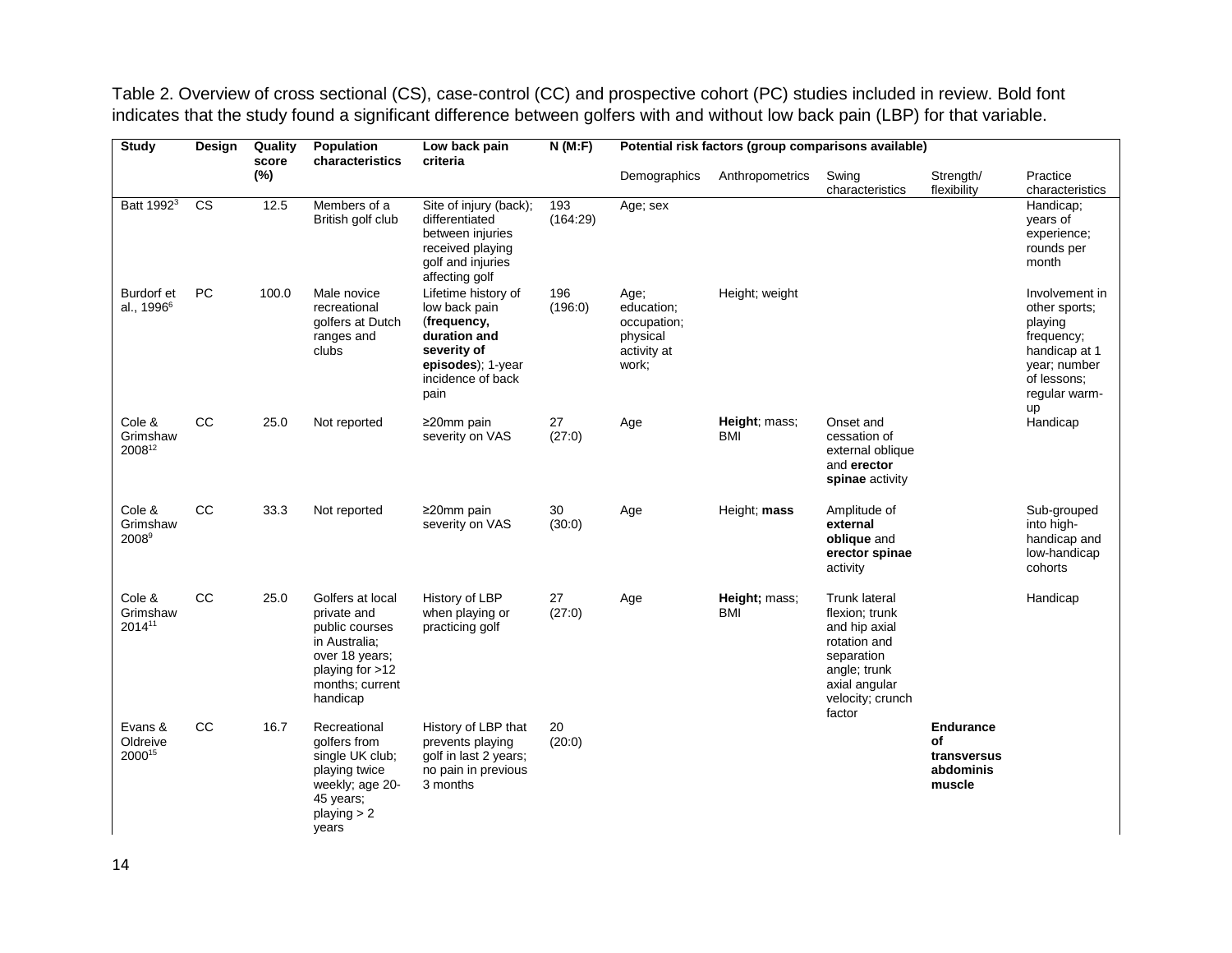| Evans et<br>al., 2005 <sup>16</sup>       | PC        | 33.3 | Trainee<br>professionals in<br>the Queensland<br><b>PGA</b>                                                            | Moderate or severe<br>symptoms;<br>symptom impact on<br>golf;<br>presence/absence<br>of leg pain                                                                                                                                        | 14<br>(14:0)     |          | <b>BMI</b>             |                                                                                                                                                                                                                                             | Endurance of<br>abdominals<br>and erector<br>spinae;<br>endurance<br>asymmetry;<br>peak hip and<br>trunk<br>extensor<br>strength;<br>hamstring<br>and hip<br>flexor<br>flexibility;<br>lumbar spine<br>range of<br>motion |                                                                                                                                                    |
|-------------------------------------------|-----------|------|------------------------------------------------------------------------------------------------------------------------|-----------------------------------------------------------------------------------------------------------------------------------------------------------------------------------------------------------------------------------------|------------------|----------|------------------------|---------------------------------------------------------------------------------------------------------------------------------------------------------------------------------------------------------------------------------------------|---------------------------------------------------------------------------------------------------------------------------------------------------------------------------------------------------------------------------|----------------------------------------------------------------------------------------------------------------------------------------------------|
| Gosheger<br>et al.,<br>2003 <sup>21</sup> | <b>CS</b> | 12.5 | Golfers at 24<br>German<br>courses;<br>professional and<br>recreational<br>golfers                                     | Site of symptoms<br>(lumbar, thoracic,<br>cervical spine,<br>categories<br>collapsed into spine<br>for most analyses);<br>trauma versus<br>overuse; duration of<br>absence from golf;<br>symptoms related<br>to or unrelated to<br>qolf | 703<br>(456:187) | Age; sex | <b>BMI</b>             |                                                                                                                                                                                                                                             |                                                                                                                                                                                                                           | Stretching and<br>warm-up<br>behaviors;<br>rounds per<br>week; driving<br>range shots<br>per week; golf<br>bag carrying;<br>professional<br>status |
| Gulgin &<br>Armstrong<br>200822           | CS        | 12.5 | Professional<br>golfers on LPGA<br>Tour                                                                                | Site of symptoms<br>(right, left, bilateral,<br>upper back, mid<br>back, low back)                                                                                                                                                      | 31<br>(0:31)     | Age      | Height; weight         |                                                                                                                                                                                                                                             | Passive hip<br>internal and<br>external<br>rotation range<br>of motion;<br>side-to-side<br>asymmetry                                                                                                                      | Stretching<br>routine:<br>strengthening<br>program                                                                                                 |
| Horton et<br>al., 2001 <sup>27</sup>      | CC        | 25.0 | Professional<br>and elite<br>recreational<br>golfers;<br>members of<br>Alberta PGA or<br>Alberta GA;<br>under 55 years | Report of always or<br>often experiencing<br>LBP after golf;<br>symptoms for $> 6$<br>months                                                                                                                                            | 18<br>(18:0)     | Age      | Height; weight;<br>BMI | Amplitude of<br>rectus<br>abdominis,<br>external oblique<br>and internal<br>oblique activity<br>before and after<br>practice<br>session; onset<br>of external<br>oblique and<br>internal oblique<br>before and after<br>practice<br>session | Abdominal<br>muscle<br>fatigue before<br>and after<br>practice<br>session                                                                                                                                                 |                                                                                                                                                    |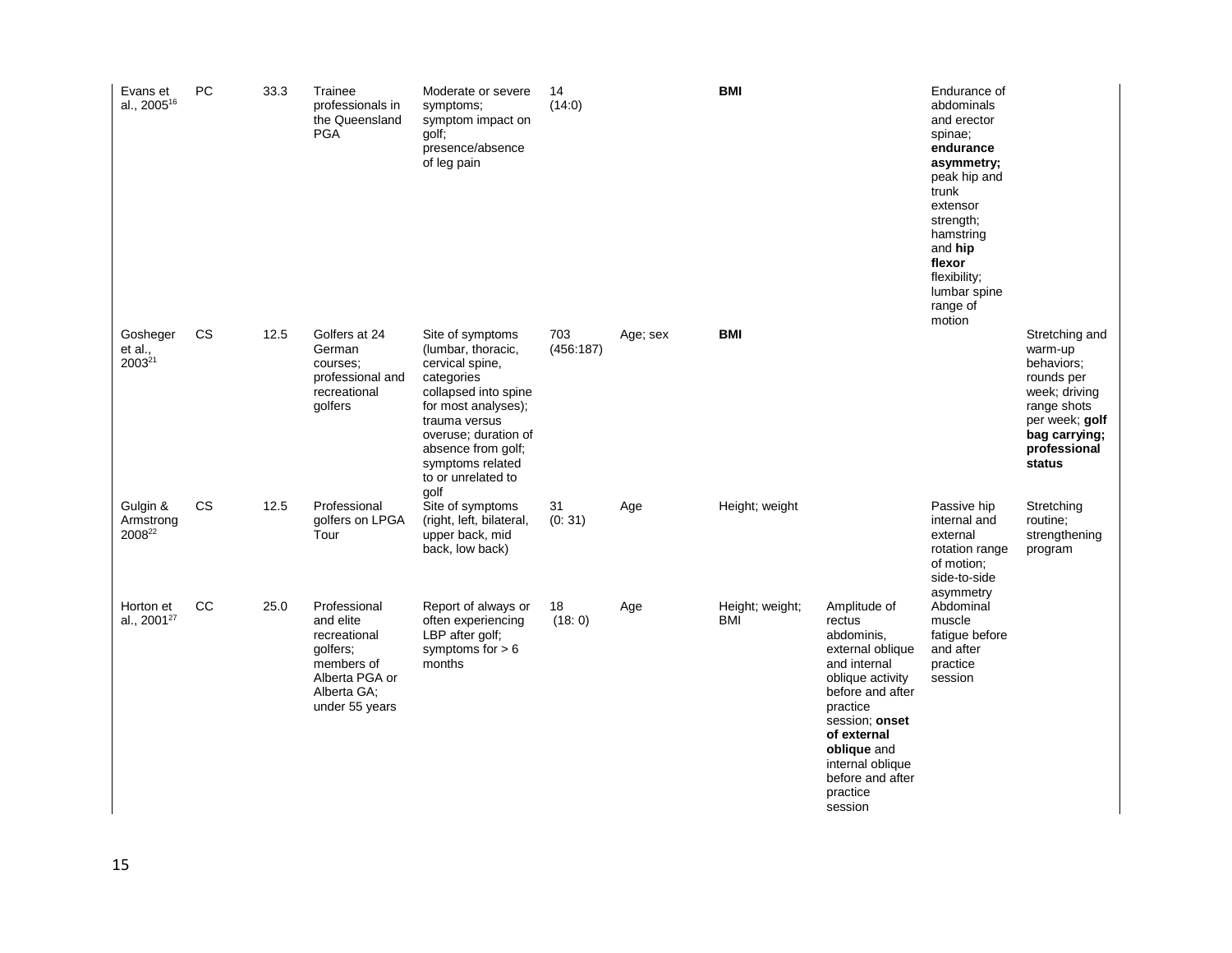| Kalra et<br>al.,<br>201230    | <sub>CC</sub> | 25.0 | Handicap $\leq$ 20;<br>right-handed;<br>25-65 years                                                                  | History of LBP for ><br>2 weeks; affecting<br>golf within past<br>year; ODI score $\ge$<br>24%; symptoms<br>central or on right<br>side; symptoms<br>resulted from or<br>aggravated by golf; | 30<br>(not<br>reported) |                                                                        |                                   |                                                                                                                                                           | Trunk strength;<br>trunk range of<br>motion; hamstring<br>flexibility                          |                                                                                                                                                   |
|-------------------------------|---------------|------|----------------------------------------------------------------------------------------------------------------------|----------------------------------------------------------------------------------------------------------------------------------------------------------------------------------------------|-------------------------|------------------------------------------------------------------------|-----------------------------------|-----------------------------------------------------------------------------------------------------------------------------------------------------------|------------------------------------------------------------------------------------------------|---------------------------------------------------------------------------------------------------------------------------------------------------|
| Lindsay<br>& Horton<br>200234 | <sub>CC</sub> | 25.0 | Members of<br>Alberta PGA                                                                                            | Report of always<br>experiencing LBP<br>after golf                                                                                                                                           | 54<br>(54:0)            | Age                                                                    | Height;<br>mass                   | Trunk flexion,<br>extension, lateral<br>flexion, axial<br>rotation; peak trunk<br>angular flexion,<br>extension, lateral<br>flexion and axial<br>velocity |                                                                                                | Rounds per month;<br>practice sessions<br>per month; balls per<br>practice session;<br>putting sessions per<br>month; time per<br>putting session |
| Lindsay<br>& Horton<br>200635 | <sub>CC</sub> | 25.0 | Members of<br>Alberta PGA;<br>elite amateurs;<br>patients of local<br>physical<br>therapy clinics;<br>under 50 years | Report of always or<br>often experiencing<br>LBP after golf;<br>symptoms for $> 6$<br>months                                                                                                 | 39<br>(39:0)            | Age                                                                    | Height;<br>mass                   |                                                                                                                                                           | Trunk axial rotation<br>strength; trunk axial<br>rotation<br>endurance                         |                                                                                                                                                   |
| Murray et<br>al.,<br>200943   | CC            | 41.7 | Members of two<br>British golf<br>clubs                                                                              | Current LBP or<br>history of LBP<br>within previous<br>year; symptoms for<br>> 2 weeks; over-<br>use rather than<br>trauma                                                                   | 64<br>(43:21)           | Age; sex                                                               | Height;<br>weight;<br>handedness  |                                                                                                                                                           | Hip active and<br>passive internal<br>and external<br>rotation; side-to-<br>side hip asymmetry | Handicap; rounds<br>per week; years of<br>experience                                                                                              |
| McHardy<br>et al.,<br>200740  | <b>CS</b>     | 12.5 | Members of<br>golf clubs<br>randomly<br>selected from<br>across Australia                                            | Current golf-related<br>LBP or history of<br>golf-related LBP in<br>past 12 months                                                                                                           | 1725<br>(1316:318)      | Age; sex                                                               |                                   |                                                                                                                                                           |                                                                                                | Handicap; duration<br>of chipping/putting<br>practice per week;<br>full shot practice<br>per week; games<br>per week                              |
| Nicholas<br>et al.,<br>199844 | <b>CS</b>     | 75.0 | Members of NY<br>State GA; over<br>21 years;<br>playing $\geq 1$ year                                                | Back condition from<br>golf                                                                                                                                                                  | 368<br>(294:74)         | Age; sex;<br>history of<br>smoking;<br>history of<br>alcohol<br>intake | Self-report<br>of over-<br>weight |                                                                                                                                                           |                                                                                                | Handicap; holes per<br>week; weeks of play<br>per year; years of<br>play                                                                          |
| Silva et<br>al.,<br>201548    | CC            | 25.0 | Right-handed<br>golfers                                                                                              | Report of<br>experiencing back<br>pain after playing<br>18 holes $> 65\%$ of<br>the time                                                                                                     | 21<br>(not<br>reported) | Age                                                                    | Height,<br>mass                   | Discriminant<br>capacity of non-<br>linear muscle<br>activation patterns<br>of rectus femoris,<br>biceps femoris,<br>semi-tendinosis,                     |                                                                                                | Handicap; years of<br>play                                                                                                                        |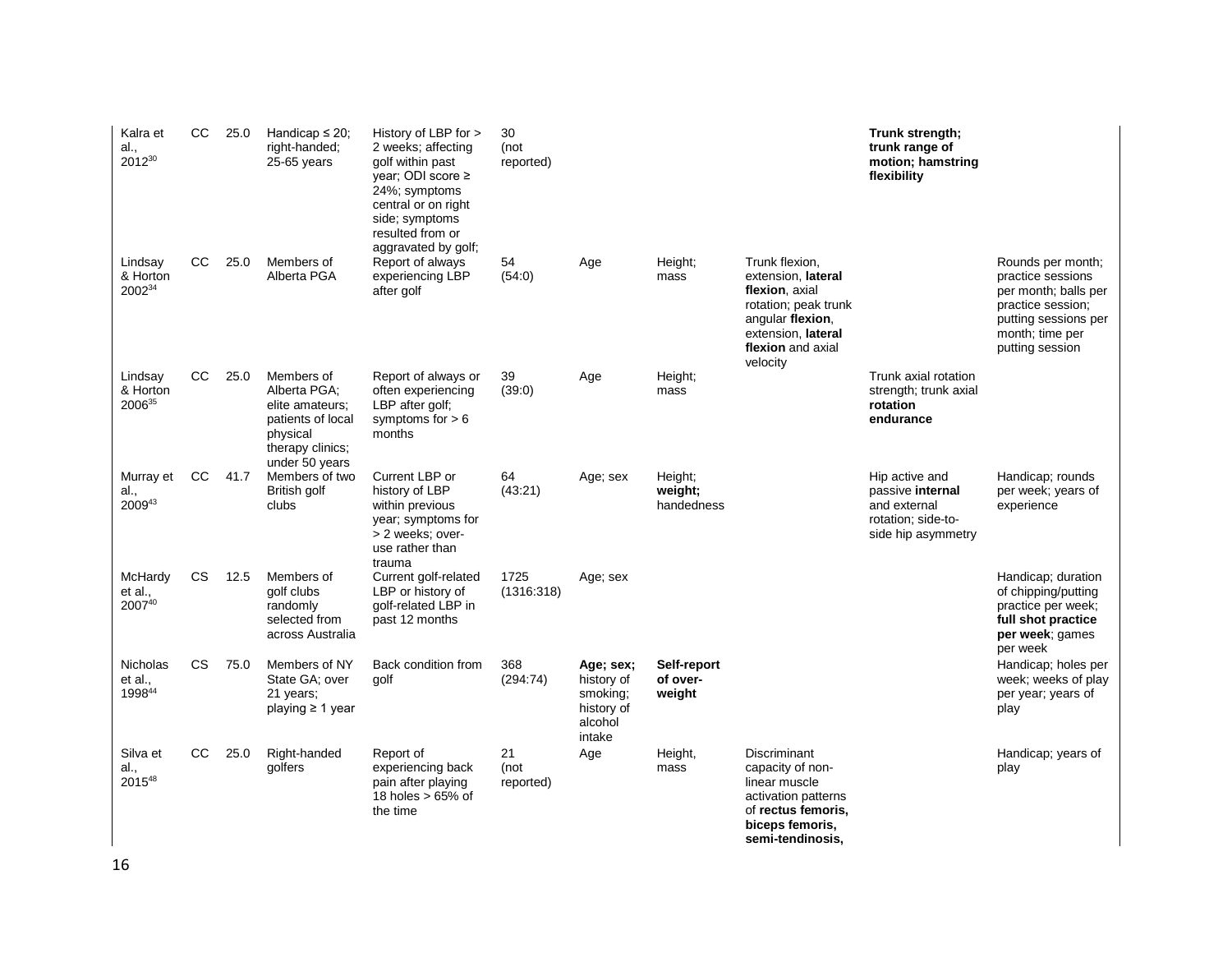|                                       |    |      |                                                         |                                                                                                  |              |     |                 | external oblique,<br>erector spinae<br>and gluteus<br>maximus                             |                                                                                                                                                                                                                       |                                         |
|---------------------------------------|----|------|---------------------------------------------------------|--------------------------------------------------------------------------------------------------|--------------|-----|-----------------|-------------------------------------------------------------------------------------------|-----------------------------------------------------------------------------------------------------------------------------------------------------------------------------------------------------------------------|-----------------------------------------|
| Tsai et<br>al.,<br>2010 <sup>52</sup> | CC | 25.0 | Male, right-<br>handed golfers<br>with handicap <<br>20 | Report of<br>mechanical LBP<br>aggravated by golf<br>within previous 2<br>years;<br>asymptomatic | 32<br>(32:0) | Age | Height;<br>mass | Axial trunk/pelvis<br>separation; peak<br>axial trunk<br>rotation; peak L5-<br>S1 moments | Peak trunk and<br>hip strength; trunk<br>and hip active<br>range of motion;<br>hamstring flexibility;<br>FABER test; active<br>spinal repositioning<br>error; center of<br>pressure velocity in<br>single-limb stance | Handicap; estimated<br>driving distance |
| Vad et<br>al.,<br>200453              | CC | 33.3 | Professional<br>golfers on PGA<br>Tour                  | Report of LBP<br>limiting golf<br>performance for $> 2$<br>weeks in previous<br>year             | 42<br>(42:0) | Age |                 |                                                                                           | Hip internal<br>rotation range of<br>motion; FABER<br>test; side-to-side<br>hip asymmetry;<br>trunk flexion and<br>lumbar extension<br>range of motion                                                                |                                         |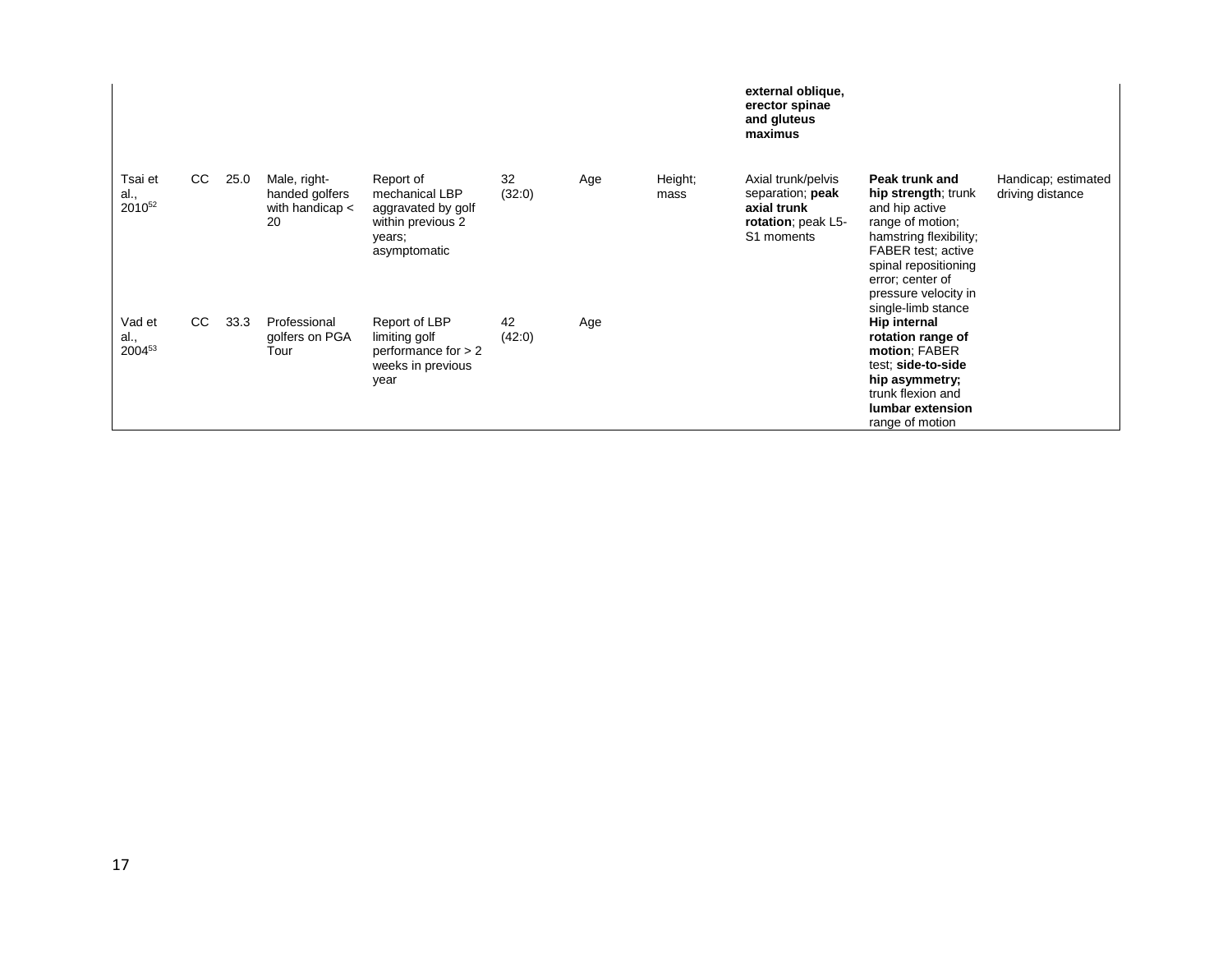| <b>Study</b>                    | Variable                                | <b>Finding in</b>  | <b>Swing</b> | <b>Effect size</b> |
|---------------------------------|-----------------------------------------|--------------------|--------------|--------------------|
|                                 |                                         | LBP group          | phase        | (CI)               |
| Lindsay & Horton                | Peak trunk lateral flexion to lead side | Increased          | Entire swing | 2.0                |
| 200234                          |                                         |                    |              | $(0.4 - 3.5)$      |
| Lindsay & Horton                | Peak trunk lateral flexion angular      | Increased          | Entire swing | 1.3                |
| 200234                          | velocity                                |                    |              | $(-0.1 - 2.7)$     |
| Lindsay & Horton                | Trunk flexion angular velocity          | Decreased          | Entire swing | 2.1                |
| 200234                          |                                         |                    |              | $(0.5 - 3.7)$      |
| Tsai et al., 2010 <sup>52</sup> | Peak trunk axial rotation to trail side | Decreased          | Entire swing | 1.6                |
|                                 |                                         |                    |              | $(0.7 - 2.4)$      |
| Cole & Grimshaw                 | Peak crunch factor                      | No difference      | Follow-      | 0.1                |
| 201411                          |                                         |                    | through      | $(-0.7 - 0.9)$     |
| Lindsay & Horton                | Peak crunch factor                      | No difference      | Entire swing | 0.2                |
| 200234                          |                                         |                    |              | $(-1.1 - 1.5)$     |
| Tsai et al., 2010 <sup>52</sup> | Peak X-factor                           | No difference      | Entire swing | 0.3                |
|                                 |                                         |                    |              | $(-0.4 - 1.1)$     |
| Cole & Grimshaw                 | Peak X-factor                           | <b>Tend toward</b> | Peak         | 0.7                |
| 201411                          |                                         | decreased          | backswing    | $(-0.1 - 1.6)$     |

Table 3. Summary of individual study findings for swing kinematics, with calculated effect sizes (Cohen's d) and confidence intervals (CI) for group comparisons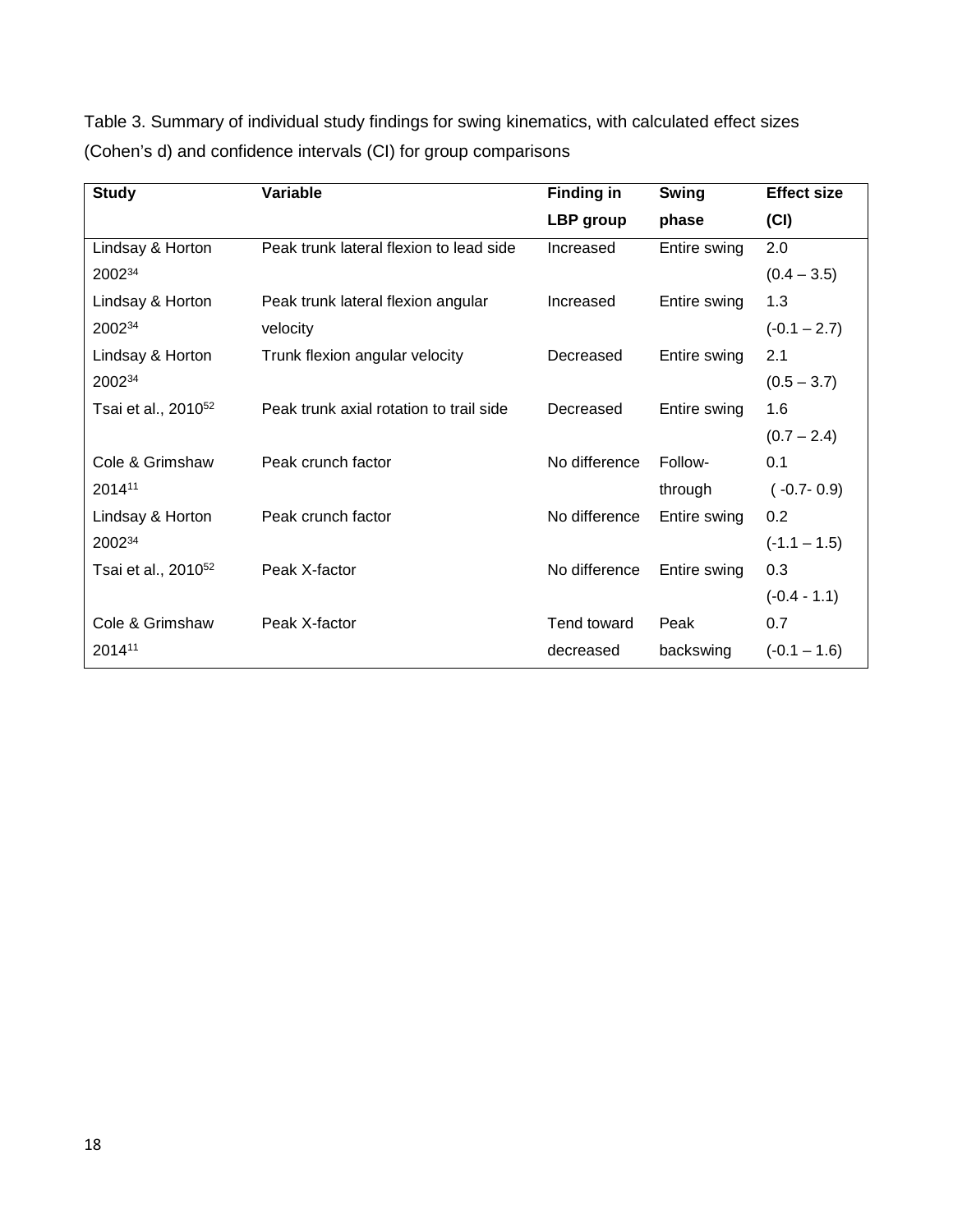Table 4. Summary of individual study findings for trunk and hip muscle strength and performance, with calculated effect sizes (Cohen's d) and confidence intervals (CI) for group comparisons where appropriate data were available

| <b>Study</b>                        | Variable                                        | <b>Finding in</b> | <b>Effect size</b>   |
|-------------------------------------|-------------------------------------------------|-------------------|----------------------|
|                                     |                                                 | LBP group         | (CI)                 |
| Evans & Oldreive 2000 <sup>15</sup> | Transversus abdominis endurance                 | Decreased         | 1.3                  |
|                                     |                                                 |                   | $(0.3 - 2.3)$        |
| Kalra et al., 2012 <sup>30</sup>    | Trunk strength in all planes                    | Decreased         |                      |
| Lindsay & Horton 2006 <sup>35</sup> | Trunk axial rotation endurance toward lead side | Decreased         | 1.4<br>$(0.5 - 2.3)$ |
| Tsai et al., 2010 <sup>52</sup>     | Peak isokinetic trunk extension                 | Decreased         | 1.04                 |
|                                     |                                                 |                   | $(0.3 - 1.8)$        |
| Tsai et al., 2010 <sup>52</sup>     | Peak isometric lead hip adduction               | Decreased         | 1.0                  |
|                                     |                                                 |                   | $(0.2 - 1.7)$        |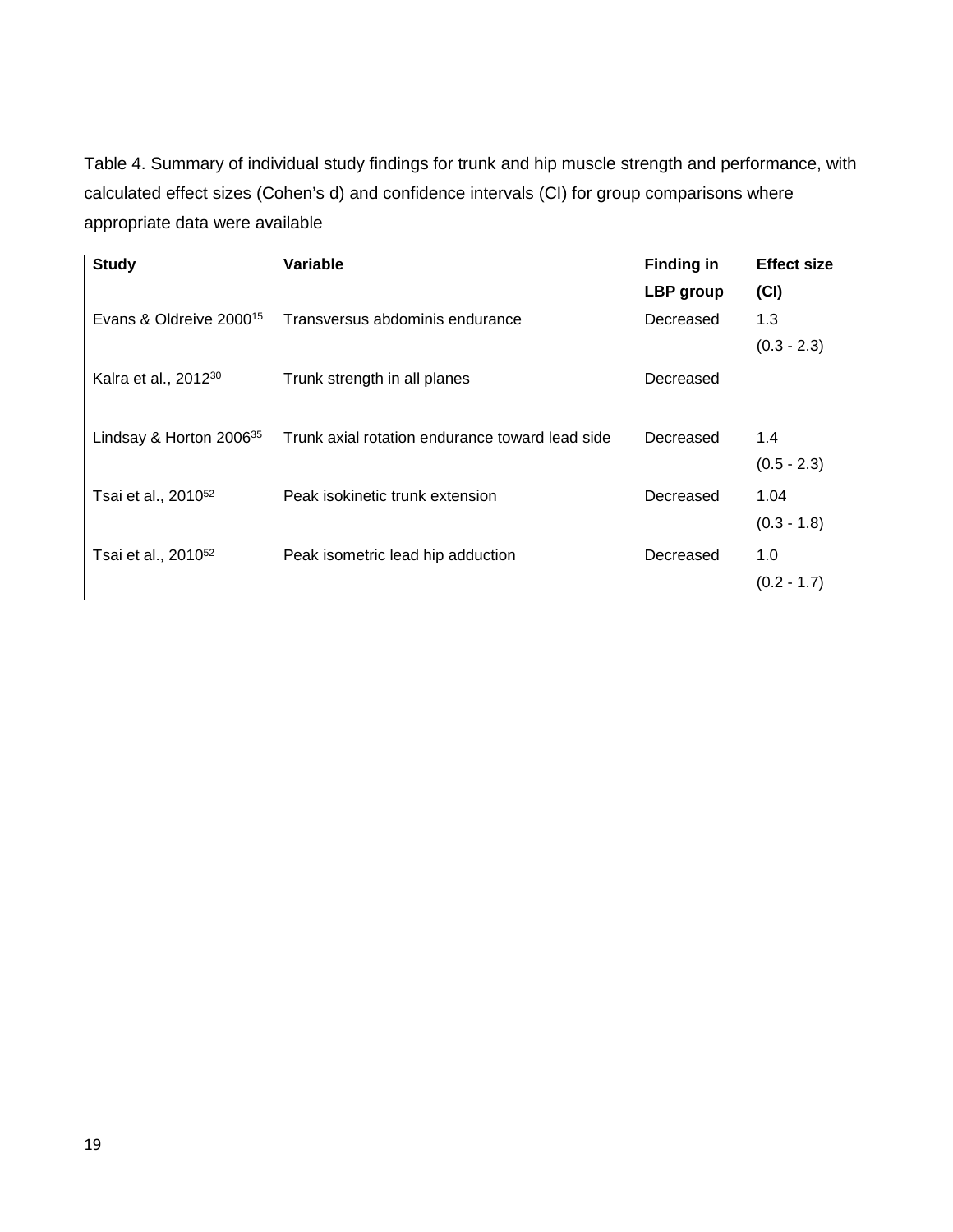**Figure 1. Characteristics of modern swing technique. a) X-factor. Axial separation between upper trunk and pelvis at backswing and during downswing. b) Crunch factor. Combination of trunk lateral flexion and axial angular velocity at impact and early follow-through. c) Reverse-c. Trunk hyperextension during follow-through.**

**Figure 2**. PRISMA flow chart of study search and inclusion procedures

**Figure 3**. Pooled standardized mean difference in age between golfers with and without low back pain. a) All available data. b) Sub-analyses of studies explicitly reporting samples of recreational (top) and professional (bottom) golfers.

**Figure 4**. Pooled standardized mean difference in body mass between golfers with and without low back pain. a) All available data. b) Sub-analyses of studies explicitly reporting samples of recreational (top) and professional (bottom) golfers.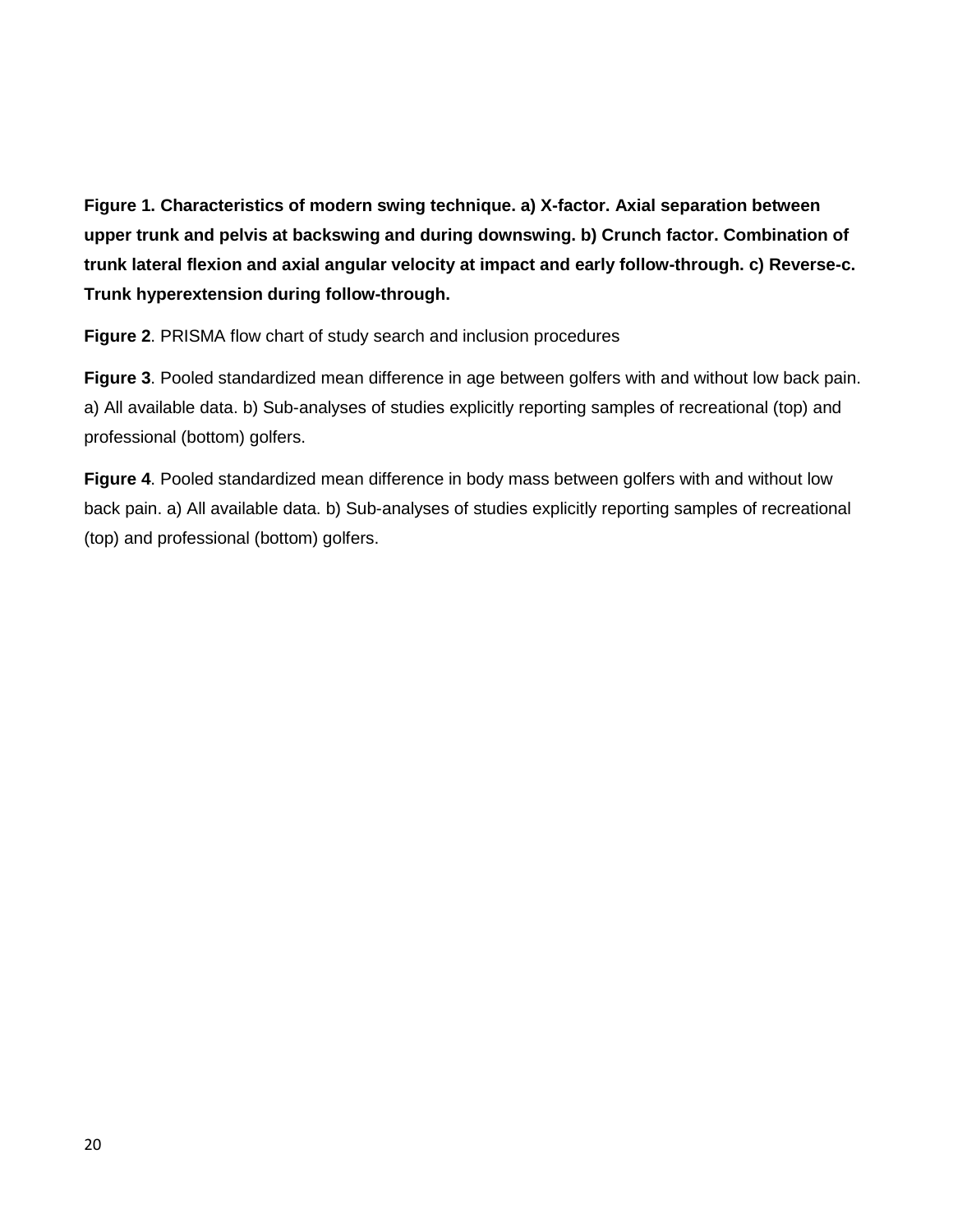#### REFERENCES

- 1. Adams MA, Mannion AF, Dolan P. Personal Risk Factors for First-Time Low Back Pain. *Spine (Phila Pa 1976)*. 1999;24(23):2497. doi:10.1097/00007632-199912010-00012.
- 2. AustraliaGolf. *Golf Participation Report*.; 2016. http://www.golf.org.au/site/\_content/document/00037437-source.pdf.Accessed Dec. 2017
- 3. Batt M. A survey of golf injuries in amateur golfers. *Br J Sports Med*. 1992;26(1):63-66. doi:10.1136/bjsm.26.1.63.
- 4. Beneck GJ, Baker LL, Kulig K. Spectral analysis of EMG using intramuscular electrodes reveals non-linear fatigability characteristics in persons with chronic low back pain. *J Electromyogr Kinesiol*. 2013;23(1):70-77. doi:10.1016/j.jelekin.2012.07.001.
- 5. Borenstein M, Hedges L V, Higgins JPT, *et al.* Fixed-Effect Versus Random-Effects Models. In: Borenstein M, Hedges L V, Higgins JPT, Rothstein eds. Introduction to Meta-Analysis*.*  Chichester,UK:John Wiley & Sons 2009. doi:10.1002/9780470743386.ch13
- 6. Burdorf A, Van Der Steenhoven GA, Tromp-Klaren EG. A one-year prospective study on back pain among novice golfers. *Am J Sports Med*. 1996;24(5):659-664. doi:10.1177/036354659602400516.
- 7. Cabri, J., Sousa, J. P., Kots, M., Barreiros J. Golf-related injuries: a systematic review. *Eur J Sport Sci*. 2009;9:353-366.
- 8. Cholewicki J, Silfies SP, Shah RA, et al. Delayed Trunk Muscle Reflex Responses Increase the Risk of Low Back Injuries. *Spine (Phila Pa 1976)*. 2005;30(23):2614-2620. doi:10.1097/01.brs.0000188273.27463.bc.
- 9. Cole MH, Grimshaw PN. Electromyography of the trunk and abdominal muscles in golfers with and without low back pain. *J Sci Med Sport*. 2008;11(2):174-181. doi:10.1016/j.jsams.2007.02.006.
- 10. Cole MH, Grimshaw PN. The Biomechanics of the Modern Golf Swing: Implications for Lower Back Injuries. *Sport Med*. 2016;46(3):339-351. doi:10.1007/s40279-015-0429-1.
- 11. Cole MH, Grimshaw PN. The crunch factor's role in golf-related low back pain. *Spine J*. 2014;14(5):799-807. doi:10.1016/j.spinee.2013.09.019.
- 12. Cole MH, Grimshaw PN. Trunk muscle onset and cessation in golfers with and without low back pain. *J Biomech*. 2008;41(13):2829-2833. doi:10.1016/j.jbiomech.2008.07.004.
- 13. Core Team R. A language and environment for statistical computing. 2013. http://www.rproject.org/.
- 14. EnglandGolf. *Golf Club Membership Questionnaire*.; 2016. http://www.englandgolf.org/page.aspx?sitesectionid=448&sitesectiontitle=Golf+Club+Membershi p+Questionnaire.
- 15. Evans C, Oldreive W. A study to investigate whether golfers with a history of low back pain show a reduced endurance of transversus abdominis. *J Man Manip Ther*. 2000;4(1):162-171. doi:10.1016/S1443-8461(01)80059-9.
- 16. Evans K, Refshauge KM, Adams R, Aliprandi L. Predictors of low back pain in young elite golfers: A preliminary study. *Phys Ther Sport*. 2005;6(3):122-130. doi:10.1016/j.ptsp.2005.05.003.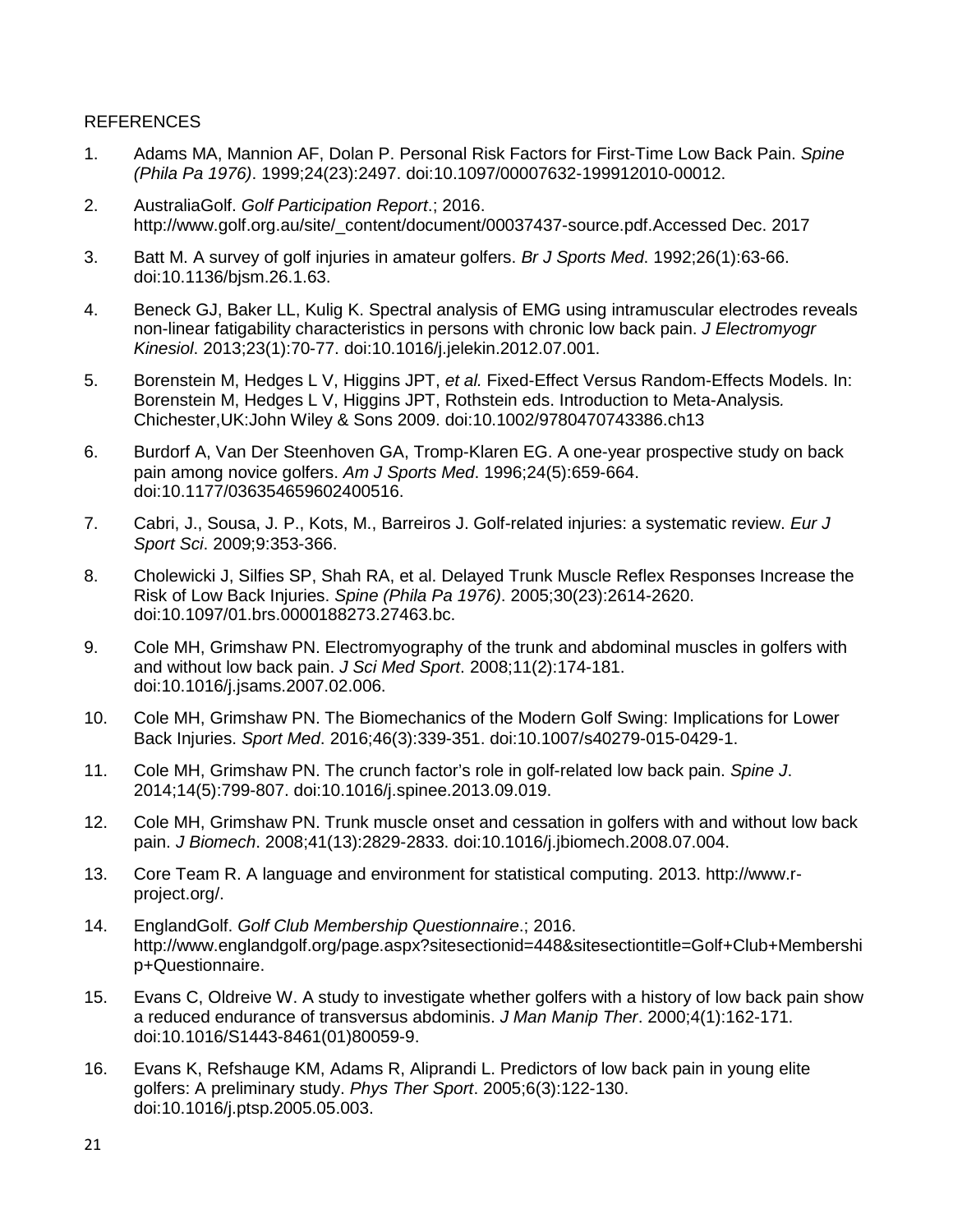- 17. Farrally MR, Cochran AJ, Crews DJ, *et al*. Golf science research at the beginning of the twentyfirst century. *J Sports Sci*. 2003;21(9):753-765. doi:10.1080/0264041031000102123.
- 18. Finn C. Rehabilitation of Low Back Pain in Golfers. *Sports Health*. 2013;5(4):313-319. doi:10.1177/1941738113479893.
- 19. Fritz JM, Beneciuk JM, George SZ. Relationship Between Categorization With the STarT Back Screening Tool and Prognosis for People Receiving Physical Therapy for Low Back Pain. *Phys Ther*. 2011;91(5):722-732. doi:10.2522/ptj.20100109.
- 20. Gluck GS, Bendo JA, Spivak JM. The lumbar spine and low back pain in golf: a literature review of swing biomechanics and injury prevention. *Spine J*. 2008;8(5):778-788. doi:10.1016/j.spinee.2007.07.388.
- 21. Gosheger G, Liem D, Ludwig K, *et al*. Injuries and overuse syndromes in golf. *Am J Sport Med*. 2003;31(3):438-443. doi:10.1055/s-0031-1277207.
- 22. Gulgin HR, Armstrong CW. Passive hip rotation range of motion in LPGA golfers. *Clin Kinesiol*. 2008;62(2):9-15.
- 23. Hamstra-Wright KL, Huxel Bliven KC, Bay C. Risk factors for medial tibial stress syndrome in physically active individuals such as runners and military personnel: a systematic review and meta-analysis. *Br J Sports Med*. 2015;49:362-369. doi:10.1136/bjsports-2013-093262.
- 24. Harris-Hayes M, Sahrmann SA, Van Dillen LR. Relationship between the hip and low back pain in athletes who participate in rotation-related sports. *J Sport Rehabil*. 2009;18(1):60-75. doi:10.2964/jsik.kuni0223.
- 25. Higgins JPT, Thompson SG, Deeks JJ, Altman DG. Measuring inconsistency in meta-analyses. *BMJ*. 2003;327(7414):557-560. doi:10.1136/bmj.327.7414.557.
- 26. Hodges PW, Tucker K. Moving differently in pain: A new theory to explain the adaptation to pain. *Pain*. 2011;152(SUPPL.3):S90-S98. doi:10.1016/j.pain.2010.10.020.
- 27. Horton JF, Lindsay DM, Macintosh BR. Abdominal muscle activation of elite male golfers with chronic low back pain. *Med Sci Sports Exerc*. 2001;33(29):1647-1654.
- 28. Hosea T, Gatt CJ. Back pain in golf. *Cinics Sport Med*. 1996;15(1):37-53.
- 29. Hoy D, March L, Brooks P, *et al*. The global burden of low back pain: estimates from the Global Burden of Disease 2010 study. *Ann Rheum Dis*. 2014;73(6):968-974. doi:10.1136/annrheumdis-2013-204428.
- 30. Kalra N, Sing J, Neethi M. Study of Trunk Movement Deficits in Golfers with Low Back Pain Symptoms. *Indian J Physiother Occup Ther - An Int J*. 2012;6(3):141-145.
- 31. Kim SB, You JH, Kwon OY, Yi CH. Lumbopelvic kinematic characteristics of golfers with limited hip rotation. *Am J Sports Med*. 2015;43(1):113-120. doi:10.1177/0363546514555698.
- 32. Lake JK, Power C, Cole TJ. Back pain and obesity in the 1958 British birth cohort:cause or effect? *J Clin Epidemiol*. 2000;53(3):245-250. doi:10.1016/S0895-4356(99)00155-9.
- 33. Liberati A, Altman DG, Tetzlaff J, *et al*. The PRISMA statement for reporting systematic reviews and meta-analyses of studies that evaluate healthcare interventions: explanation and elaboration. *BMJ*. 2009;339(jul21 1):b2700-b2700. doi:10.1136/bmj.b2700.
- 34. Lindsay D, Horton J. Comparison of spine motion in elite golfers with and without low back pain.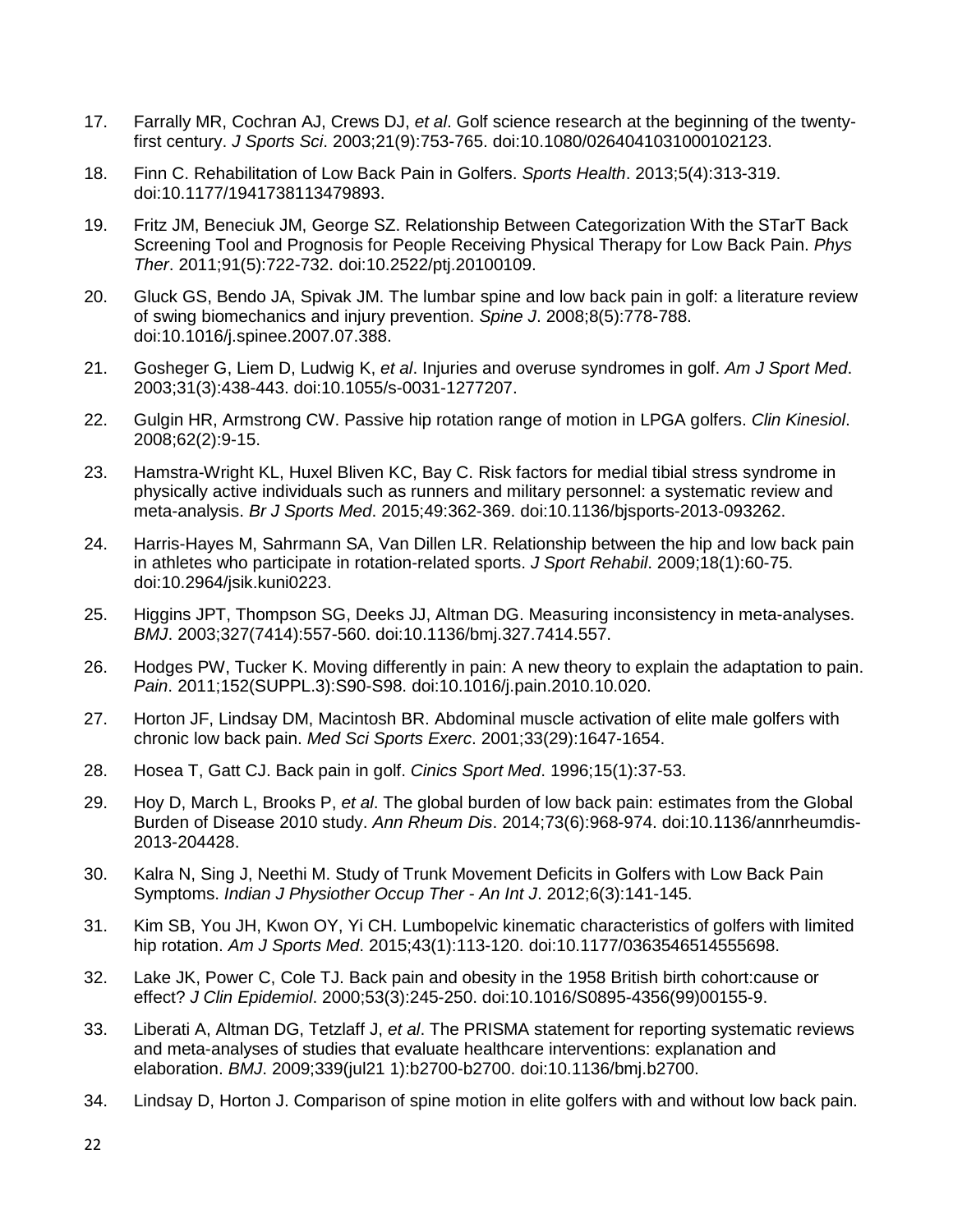*J Sports Sci*. 2002;20(8):599-605. doi:10.1080/026404102320183158.

- 35. Lindsay DM, Horton JF. Trunk rotation strength and endurance in healthy normals and elite male golfers with and without low back pain. *N Am J Sports Phys Ther*. 2006;1(2):80-89.
- 36. Lindsay DM, Vandervoort AA. Golf-related low back pain: A review of causative factors and prevention strategies. *Asian J Sports Med*. 2014;5(4). doi:10.5812/asjsm.24289.
- 37. Luoto S, Heliijvaara M, Hurri H, Alaranta H. Static back endurance low-back pain and the risk of. *Clin Biomech (Bristol, Avon)*. 1995;10(6):323-324.
- 38. Mansour AR, Baliki MN, Huang L, *et al*. Brain white matter structural properties predict transition to chronic pain. *Pain*. 2013;154(10):2160-2168. doi:10.1016/j.pain.2013.06.044.
- 39. McHardy A, Pollard H, Kehui Luo. One-Year Follow-up Study on Golf Injuries in Australian Amateur Golfers. *Am J Sports Med*. 2007;35(8):1354-1360. doi:10.1177/0363546507300188.
- 40. McHardy AJ, Pollard HP, Luo K. Golf-related lower back injuries: an epidemiological survey. *J Chiropr Med*. 2007;6(1):20-26. doi:10.1016/j.jcme.2007.02.010.
- 41. Morgan DA, Sugaya H, Banks S, *et al.* A new 'twist' on golf kinematics and low back injuries: the crunch factor. *Proceedings of the 21st Annual Meeting of the American Society of Biomechanics*. 1997.
- 42. Murray AD, Daines L, Archibald D, et al. The relationships between golf and health: a scoping review. *Br J Sports Med*. 2017;51(1):12-19. doi:10.1136/bjsports-2016-096625.
- 43. Murray E, Birley E, Twycross-Lewis R, Morrissey D. The relationship between hip rotation range of movement and low back pain prevalence in amateur golfers: An observational study. *Phys Ther Sport*. 2009;10(4):131-135. doi:10.1016/j.ptsp.2009.08.002.
- 44. Nicholas JJ, Reidy M, Oleske DM. An epidemiologic survey of injury in golfers. *J Sport Rehabil*. 1998;7:112-121. wos:000073442400004.
- 45. Parziale JR, Mallon WJ. Golf Injuries and Rehabilitation. *Phys Med Rehabil Clin N Am*. 2006;17(3):589-607. doi:10.1016/j.pmr.2006.05.002.
- 46. Pincus T, Vogel S, Burton AK, Santos R, Field AP. Fear avoidance and prognosis in back pain: A systematic review and synthesis of current evidence. *Arthritis Rheum*. 2006;54(12):3999-4010. doi:10.1002/art.22273.
- 47. Sheu Y, Chen LH, Hedegaard H. Sports- and Recreation-related Injury Episodes in the United States, 2011-2014. *Natl Heal Stat Rep*. 2016;(99):1-12. https://www.ncbi.nlm.nih.gov/pubmed/27906643.
- 48. Silva L, Vaz JR, Castro MA, Serranho P,*et al*. Recurrence quantification analysis and support vector machines for golf handicap and low back pain EMG classification. *J Electromyogr Kinesiol*. 2015;25(4):637-647. doi:10.1016/j.jelekin.2015.04.008.
- 49. Stachura M. The NGF's annual golf participation report uncovers favorable trends for the game's future. *GolfDigest.com*. 2017. https://www.golfdigest.com/story/the-ngf-annual-golf-participationreport-uncovers-favorable-trends-for-the-games-future.
- 50. Sugaya H, Tsuchiya A, Moriya H, *et al.* Low back injury in elite and professional golfers: an epidemiologic and radiographic study. In: Farrally MR, Cochran AJ, editors.*Science and Golf III: proceedings of the World Scientific Congress of Golf.* 1999.